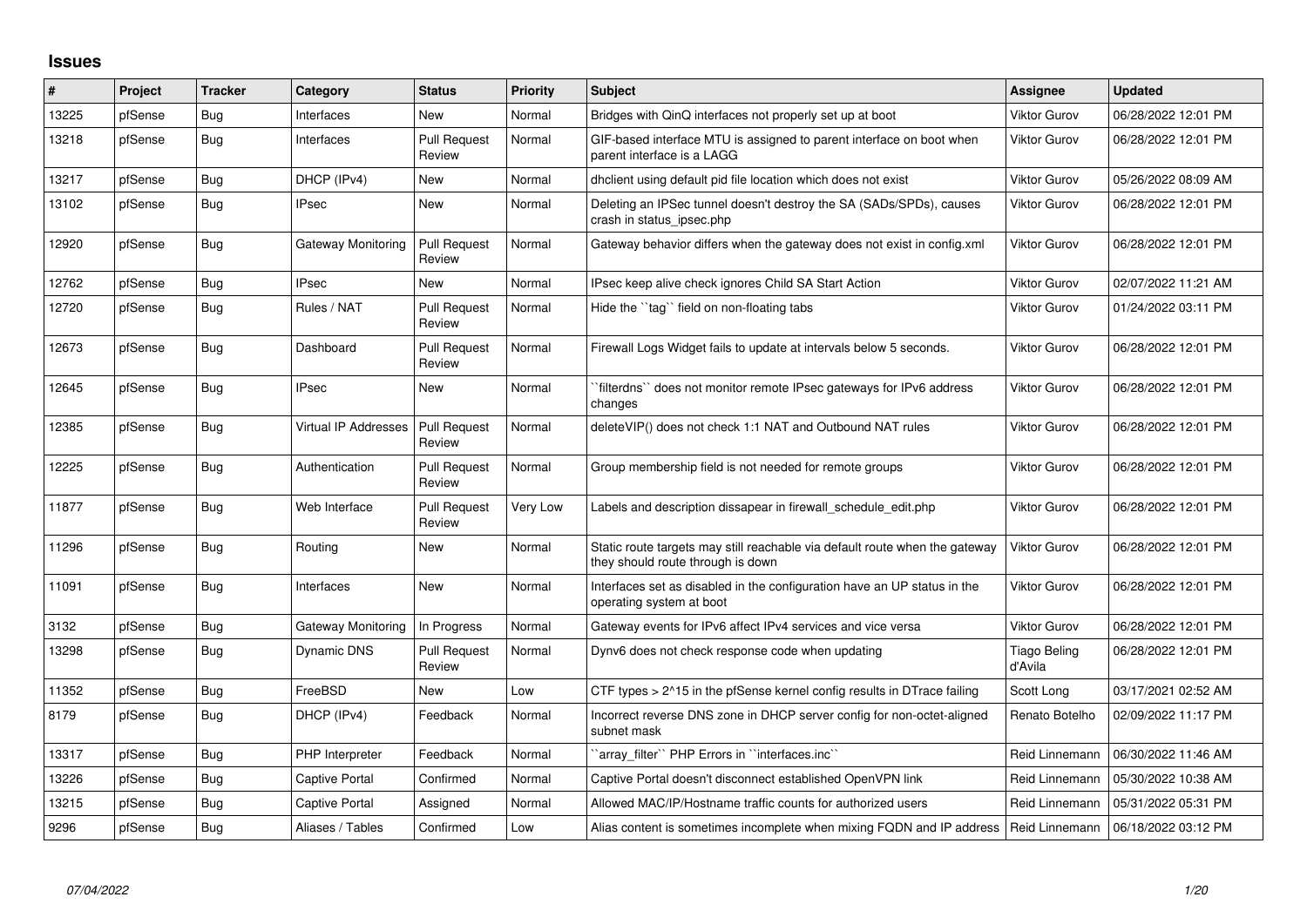| #     | Project | <b>Tracker</b> | Category                            | <b>Status</b>                 | <b>Priority</b> | <b>Subject</b>                                                                                              | Assignee              | <b>Updated</b>      |
|-------|---------|----------------|-------------------------------------|-------------------------------|-----------------|-------------------------------------------------------------------------------------------------------------|-----------------------|---------------------|
| 4451  | pfSense | <b>Bug</b>     | DHCP (IPv4)                         | New                           | Low             | Status DHCP Leases shows double entries for static entries without IP<br>address                            | <b>Phillip Davis</b>  | 05/21/2022 04:55 PM |
| 13014 | pfSense | Bug            | <b>IPsec</b>                        | New                           | Normal          | Charon.vici can get in a bad state                                                                          | Mateusz Guzik         | 06/28/2022 12:01 PM |
| 12849 | pfSense | Bug            | <b>Operating System</b>             | New                           | Normal          | pfsync kernel crash on reboot                                                                               | Mateusz Guzik         | 02/22/2022 02:02 PM |
| 12547 | pfSense | <b>Bug</b>     | <b>Operating System</b>             | Feedback                      | Normal          | unsheduled system reboot/crash                                                                              | <b>Mateusz Guzik</b>  | 12/01/2021 01:20 PM |
| 12144 | pfSense | <b>Bug</b>     | <b>Operating System</b>             | In Progress                   | Normal          | Bug in "df-t" filtering if two filesystems use the same mountpoint                                          | Mateusz Guzik         | 09/10/2021 10:07 AM |
| 12079 | pfSense | <b>Bug</b>     | <b>IGMP Proxy</b>                   | New                           | Normal          | IGMPProxy: kernel panic, Sleeping thread owns a non-sleepable lock                                          | Mateusz Guzik         | 06/28/2022 12:01 PM |
| 9349  | pfSense | <b>Bug</b>     | <b>IPsec</b>                        | Confirmed                     | Normal          | IPSec service start/stop/restart fails after settings change                                                | Markus<br>Stockhausen | 10/30/2020 01:33 PM |
| 13243 | pfSense | Bug            | OpenVPN                             | <b>Pull Request</b><br>Review | Normal          | OpenVPN status for multi-user VPN shows info icon to display RADIUS<br>rules when there are none to display | Marcos M              | 06/28/2022 12:01 PM |
| 7996  | pfSense | Bug            | Web Interface                       | <b>Pull Request</b><br>Review | Very Low        | Unnecessary link tag in login page                                                                          | Marcos M              | 06/28/2022 12:01 PM |
| 10875 | pfSense | <b>Bug</b>     | Gateways                            | New                           | Normal          | PPP periodic reset does not fully restore gateway group round-robin<br>functionality                        | Luiz Souza            | 11/05/2020 07:44 AM |
| 10708 | pfSense | Bug            | Upgrade                             | New                           | Normal          | ZFS bootpool boot symlink issue                                                                             | Luiz Souza            | 03/08/2021 07:03 AM |
| 9123  | pfSense | Bug            | Interfaces                          | Feedback                      | Very High       | Adding/configuring vlan on ixl-devices causes ag add macvlan err -53,<br>ag error 14                        | Luiz Souza            | 05/16/2022 07:57 AM |
| 8964  | pfSense | Bug            | <b>IPsec</b>                        | <b>New</b>                    | High            | IPsec async cryptography advanced setting - TCP traffic not passing<br>through                              | Luiz Souza            | 12/08/2020 12:09 PM |
| 8815  | pfSense | <b>Bug</b>     | Interfaces                          | <b>New</b>                    | Normal          | IP addresses are removed from interfaces when link is lost and either IPv4 Luiz Souza<br>or IPv6 is dynamic |                       | 07/21/2021 07:49 AM |
| 8611  | pfSense | Bug            | Interfaces                          | In Progress                   | Normal          | unable to receive IPv6 RA's on SG-1000, default route lost                                                  | Luiz Souza            | 02/01/2021 03:31 PM |
| 8324  | pfSense | <b>Bug</b>     | Hardware / Drivers                  | New                           | Normal          | bxe cards require promisc for OSPF                                                                          | Luiz Souza            | 05/25/2020 03:19 PM |
| 8192  | pfSense | <b>Bug</b>     | Gateway Monitoring                  | New                           | Low             | dpinger - Change in ISP link-local IPv6 address drops connectivity                                          | Luiz Souza            | 11/05/2020 07:31 AM |
| 8100  | pfSense | <b>Bug</b>     | CARP                                | New                           | Normal          | pfsync Initially Deletes States on Primary for Connections Established<br>through Secondary                 | Luiz Souza            | 02/08/2022 12:59 PM |
| 8013  | pfSense | <b>Bug</b>     | <b>IPsec</b>                        | <b>New</b>                    | Normal          | IPsec MSS clamping value shared for IPv4 and IPv6                                                           | Luiz Souza            | 10/28/2021 01:37 PM |
| 7389  | pfSense | Bug            | <b>Traffic Shaper</b><br>(Limiters) | In Progress                   | Normal          | Limiter does not work with transparent proxy                                                                | Luiz Souza            | 02/01/2021 03:31 PM |
| 7235  | pfSense | <b>Bug</b>     | <b>IPsec</b>                        | <b>New</b>                    | Normal          | 4860 has not got significant IPsec performance rising with enabled HW<br>acceleration                       | Luiz Souza            | 12/18/2021 04:32 PM |
| 6333  | pfSense | <b>Bug</b>     | Gateway Monitoring                  | Confirmed                     | Normal          | Bootup starts/restarts dpinger multiple times                                                               | Luiz Souza            | 11/16/2020 01:11 PM |
| 6295  | pfSense | <b>Bug</b>     | <b>Traffic Shaper</b><br>(Limiters) | New                           | Normal          | Crash upon applying CODELQ to untagged parent interface when also<br>applied to daughter VLAN               | Luiz Souza            | 08/20/2019 02:44 PM |
| 6220  | pfSense | <b>Bug</b>     | <b>Operating System</b>             | Confirmed                     | Normal          | state mismatch with host-initiated traffic matching binat to IP not locally<br>assigned                     | Luiz Souza            | 06/08/2016 09:23 AM |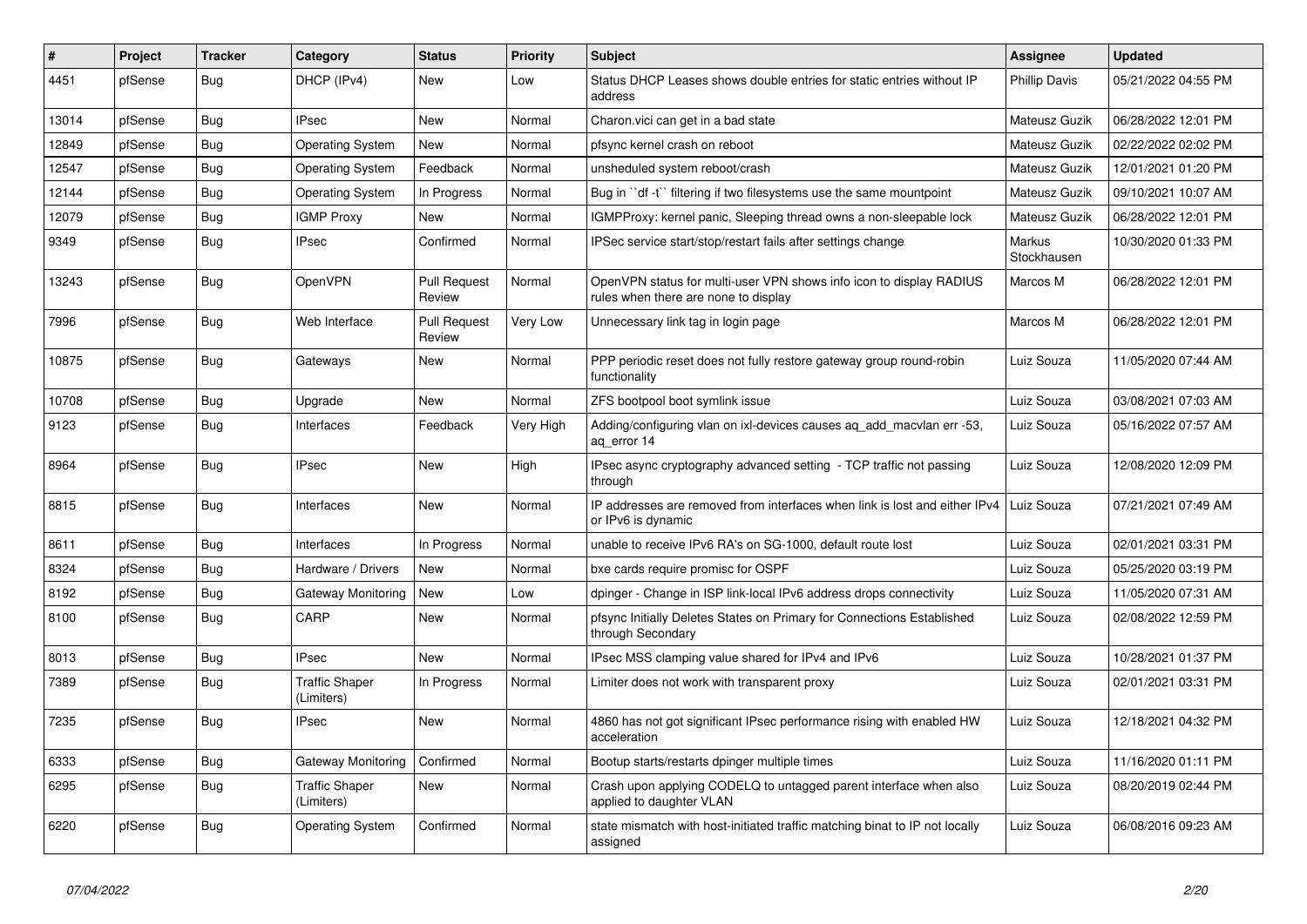| #     | Project | <b>Tracker</b> | Category                            | <b>Status</b>                 | <b>Priority</b> | <b>Subject</b>                                                                                                                              | <b>Assignee</b>        | <b>Updated</b>      |
|-------|---------|----------------|-------------------------------------|-------------------------------|-----------------|---------------------------------------------------------------------------------------------------------------------------------------------|------------------------|---------------------|
| 4479  | pfSense | <b>Bug</b>     | <b>Operating System</b>             | New                           | Normal          | Firewall rules won't match GRE interface after applying IPSEC transport<br>encryption on GRE tunnel                                         | Luiz Souza             | 08/20/2021 08:46 AM |
| 4406  | pfSense | Bug            | <b>Operating System</b>             | Confirmed                     | Normal          | ALTQ problems with wireless cloned interfaces                                                                                               | Luiz Souza             | 11/19/2015 12:06 AM |
| 4298  | pfSense | Bug            | <b>SNMP</b>                         | Assigned                      | Very Low        | Excessive errors from snmpd                                                                                                                 | Luiz Souza             | 09/13/2020 08:21 AM |
| 3824  | pfSense | <b>Bug</b>     | <b>Traffic Shaper</b><br>(Limiters) | Confirmed                     | Normal          | Limiters on bridge break traffic outside locally-configured IP subnets                                                                      | Luiz Souza             | 11/03/2016 07:16 PM |
| 1819  | pfSense | <b>Bug</b>     | <b>DNS Resolver</b>                 | New                           | Normal          | DNS Resolver Not Registering DHCP Server Specified Domain Name                                                                              | Luiz Souza             | 04/28/2022 01:53 PM |
| 13323 | pfSense | Bug            | Captive Portal                      | <b>New</b>                    | Normal          | Captive Portal breaks policy based routing for mac address bypassed<br>clients after upgrade to 22.05                                       | <b>Kristof Provost</b> | 07/04/2022 02:07 PM |
| 13303 | pfSense | <b>Bug</b>     | <b>Dynamic DNS</b>                  | <b>Pull Request</b><br>Review | Normal          | DynDNS - DNSExit no longer working                                                                                                          | Koen Zomers            | 06/28/2022 12:01 PM |
| 13318 | pfSense | Bug            | Web Interface                       | Feedback                      | Low             | NDP Table not showing hostname                                                                                                              | Jim Pingle             | 07/02/2022 02:57 AM |
| 13310 | pfSense | Bug            | Rules / NAT                         | Feedback                      | Normal          | Each line in the NPt destination IPv6 prefix list also contains the network<br>of the previous line when multiple choices are present       | Jim Pingle             | 06/28/2022 12:01 PM |
| 13272 | pfSense | <b>Bug</b>     | Captive Portal                      | <b>Pull Request</b><br>Review | Very Low        | Voucher CSV output has leading space before voucher code                                                                                    | Jim Pingle             | 06/28/2022 12:01 PM |
| 13258 | pfSense | Bug            | Console Menu                        | <b>Pull Request</b><br>Review | Low             | secret menu option 100                                                                                                                      | Jim Pingle             | 06/28/2022 12:01 PM |
| 13240 | pfSense | <b>Bug</b>     | Rules / NAT                         | New                           | Normal          | User is forced to pick an NPt destination IPv6 prefix length even when<br>choosing a drop-down entry which contains a defined prefix length | Jim Pingle             | 06/28/2022 12:01 PM |
| 13228 | pfSense | <b>Bug</b>     | Interfaces                          | <b>New</b>                    | Normal          | Recovering interface gateway may not be added back into gateway<br>groups and rules when expected                                           | Jim Pingle             | 06/29/2022 04:31 PM |
| 13132 | pfSense | Bug            | Backup / Restore                    | <b>New</b>                    | Normal          | Two SSHDATA Sections in Restored Config Breaks Unit                                                                                         | Jim Pingle             | 06/29/2022 07:53 AM |
| 13090 | pfSense | Bug            | OpenVPN                             | <b>New</b>                    | Normal          | OpenVPN: do not use legacy deprecated netbios settings                                                                                      | Jim Pingle             | 04/22/2022 11:19 AM |
| 13089 | pfSense | Bug            | OpenVPN                             | New                           | Normal          | OpenVPN: fix some netbios options were preserved even if teh Netbios<br>option was unchecked                                                | Jim Pingle             | 04/22/2022 11:06 AM |
| 13088 | pfSense | Bug            | <b>OpenVPN</b>                      | <b>New</b>                    | Normal          | OpenVPN Client Overrides: properly hide/show form fields                                                                                    | Jim Pingle             | 06/08/2022 09:15 AM |
| 12942 | pfSense | <b>Bug</b>     | Gateways                            | New                           | Normal          | Code to kill states for old gateway when reconnecting an interface is<br>incorrect                                                          | Jim Pingle             | 06/28/2022 12:01 PM |
| 12811 | pfSense | <b>Bug</b>     | Gateway Monitoring                  | <b>New</b>                    | Normal          | Services are not restarted when PPP interfaces connect                                                                                      | Jim Pingle             | 06/30/2022 03:18 AM |
| 12335 | pfSense | <b>Bug</b>     | <b>IPsec</b>                        | New                           | Normal          | IPsec DNS inefficiency                                                                                                                      | Jim Pingle             | 06/28/2022 12:01 PM |
| 11539 | pfSense | <b>Bug</b>     | <b>IPsec</b>                        | Feedback                      | Normal          | Mobile IPsec "split_include" value of 0.0.0.0/0 causes some clients to fail                                                                 | Jim Pingle             | 06/28/2022 12:01 PM |
| 9889  | pfSense | Bug            | Certificates                        | New                           | Very Low        | CRL check for Intermediate CA CRLs fails                                                                                                    | Jim Pingle             | 11/08/2019 11:03 AM |
| 8380  | pfSense | <b>Bug</b>     | OpenVPN                             | New                           | Normal          | OpenVPN RADIUS password length is not constant                                                                                              | Jim Pingle             | 07/17/2020 11:46 AM |
| 6624  | pfSense | <b>Bug</b>     | <b>IPsec</b>                        | Confirmed                     | Normal          | changes in IPsec config should down the connection                                                                                          | Jim Pingle             | 08/02/2021 12:08 PM |
| 10892 | pfSense | Bug            | Rules / NAT                         | New                           | Low             | Large number of VLAN/LANs make floating rules are to read                                                                                   | Jared Dillard          | 02/01/2021 03:29 PM |
| 7400  | pfSense | Bug            | <b>Traffic Graphs</b>               | Assigned                      | Normal          | Traffic Graphs show bad data on 2.3.3_1                                                                                                     | Jared Dillard          | 12/31/2021 05:47 PM |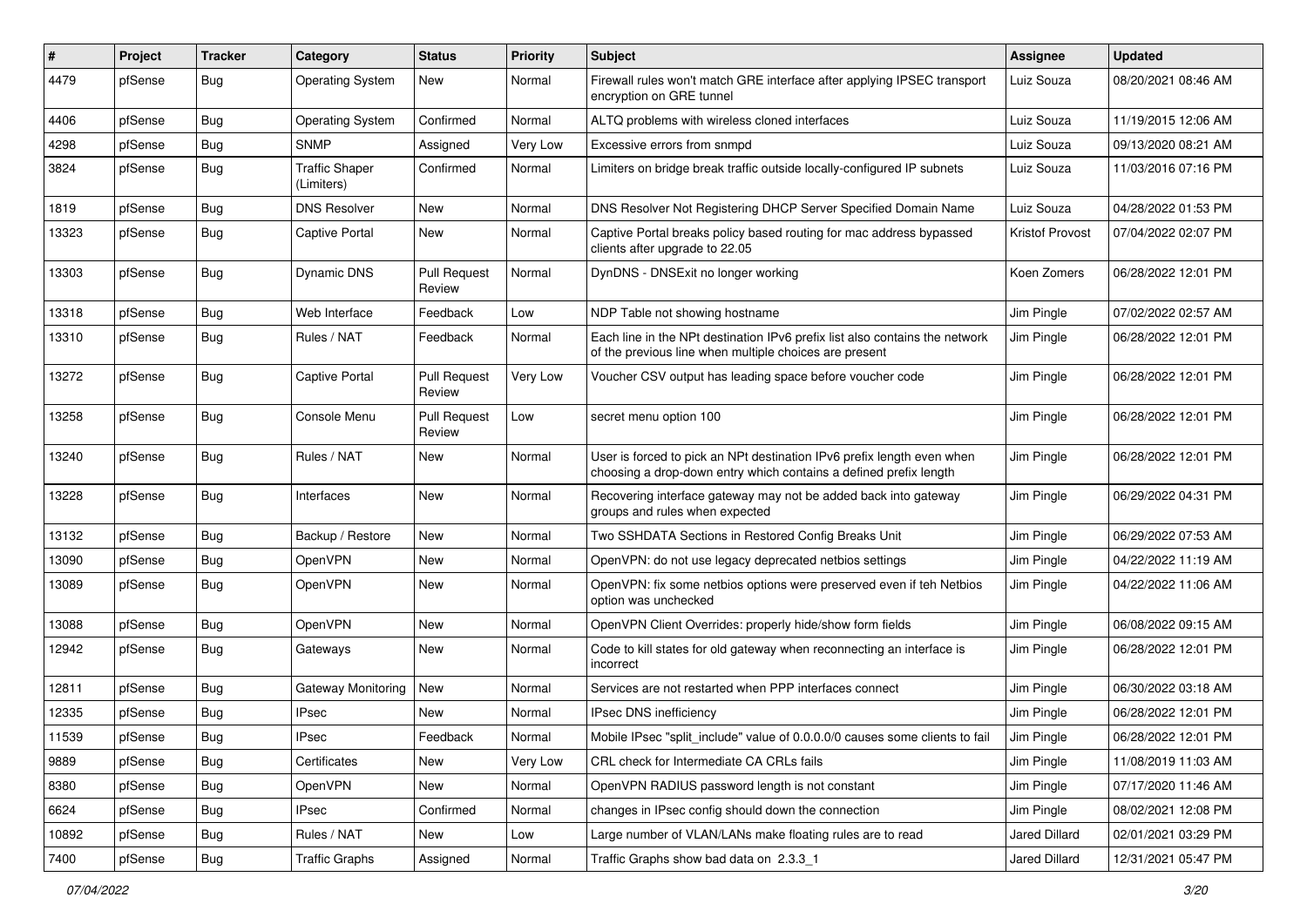| $\vert$ # | Project | <b>Tracker</b> | Category                            | <b>Status</b>                 | <b>Priority</b> | <b>Subject</b>                                                                                                        | <b>Assignee</b>        | <b>Updated</b>      |
|-----------|---------|----------------|-------------------------------------|-------------------------------|-----------------|-----------------------------------------------------------------------------------------------------------------------|------------------------|---------------------|
| 7387      | pfSense | <b>Bug</b>     | Dashboard                           | New                           | Low             | New Traffic Graph in dashboard resets inverted view to normal view                                                    | <b>Jared Dillard</b>   | 12/11/2021 08:14 PM |
| 6696      | pfSense | Bug            | <b>Traffic Shaper</b><br>(ALTQ)     | New                           | Low             | Add configure link to Status > Queues error message if traffic shaping not<br>configured                              | Jared Dillard          | 08/21/2019 08:55 AM |
| 6026      | pfSense | <b>Bug</b>     | Rules / NAT                         | New                           | Low             | webinterface, firewall rules, wrapping of columns or visible<br>(horizontal)scrollbar needed when contents doesnt fit | Jared Dillard          | 08/20/2019 03:40 PM |
| 5367      | pfSense | Bug            | Web Interface                       | New                           | Normal          | Safari repeatedly tries to reload dashboard                                                                           | Jared Dillard          | 08/22/2016 11:08 AM |
| 1675      | pfSense | Bug            | Captive Portal                      | New                           | Normal          | Captive portal logout problems with pop-up blockers.                                                                  | Jared Dillard          | 03/28/2016 01:37 PM |
| 6993      | pfSense | Bug            | OpenVPN                             | New                           | Normal          | OpenVPN status error during CARP state transition                                                                     | James Webb             | 12/31/2021 05:44 PM |
| 8072      | pfSense | <b>Bug</b>     | <b>Traffic Shaper</b><br>(Limiters) | New                           | Normal          | Limiter / Queue mask issues?                                                                                          | Ivor Kreso             | 11/08/2017 07:56 PM |
| 6167      | pfSense | <b>Bug</b>     | <b>IPsec</b>                        | Confirmed                     | Normal          | IPsec IPComp not working                                                                                              | George<br>Neville-Neil | 09/22/2020 06:07 PM |
| 6873      | pfSense | Bug            | DHCP (IPv6)                         | <b>New</b>                    | Low             | radvd - Too many addresses in RDNSS section when previously using<br>DHCP <sub>v6</sub>                               | Dominic<br>McKeown     | 06/06/2018 10:45 AM |
| 12715     | pfSense | Bug            | Authentication                      | New                           | Normal          | Long system startup time when LDAP is configured and unavailable during<br>startup.                                   | Christian<br>McDonald  | 01/24/2022 05:50 AM |
| 13330     | pfSense | Bug            | <b>Traffic Shaper</b><br>(ALTQ)     | <b>New</b>                    | Normal          | Traffic Shaper Wizard is broken                                                                                       |                        | 07/02/2022 11:33 AM |
| 13329     | pfSense | <b>Bug</b>     | <b>Traffic Shaper</b><br>(ALTQ)     | New                           | Normal          | Traffic shaping Wizard sets invalid values for qVoip queue                                                            |                        | 07/02/2022 09:11 AM |
| 13327     | pfSense | Bug            | OpenVPN                             | New                           | Normal          | Valid OpenVPN client connections rejected due to extraneous output to<br>ovpn auth verify                             |                        | 07/01/2022 06:12 PM |
| 13321     | pfSense | <b>Bug</b>     | DHCP (IPv4)                         | <b>Pull Request</b><br>Review | Normal          | dhcpleases handles duplicate hostnames incorrectly                                                                    |                        | 06/30/2022 07:06 AM |
| 13307     | pfSense | Bug            | PPP Interfaces                      | New                           | High            | PPP interface custom reset date/time Hour and Minute fields do not<br>properly handle "0" value                       |                        | 06/28/2022 12:01 PM |
| 13295     | pfSense | <b>Bug</b>     | Gateway Monitoring                  | Pull Request<br>Review        | Normal          | Incorrect function parameters for "get_dpinger_status()" call in<br>`gwlb.inc``                                       |                        | 06/28/2022 12:01 PM |
| 13289     | pfSense | Bug            | Backup / Restore                    | New                           | Low             | Attempting to restore a 0 byte "config.xml" prints an error that the file<br>cannot be read                           |                        | 06/28/2022 12:01 PM |
| 13288     | pfSense | Bug            | Configuration<br><b>Backend</b>     | New                           | Normal          | Encode FreeRADIUS Custom Options                                                                                      |                        | 06/20/2022 10:36 AM |
| 13280     | pfSense | Bug            | Unknown                             | New                           | Normal          | Entries duplicated in /boot/loader.conf                                                                               |                        | 06/19/2022 11:11 AM |
| 13279     | pfSense | Bug            | Interfaces                          | New                           | Normal          | DHCP config override affects Gateway installation.                                                                    |                        | 06/17/2022 07:25 AM |
| 13277     | pfSense | <b>Bug</b>     | <b>IGMP Proxy</b>                   | New                           | Normal          | IGMP Proxy webConfigurator Page Always Produces Error                                                                 |                        | 06/16/2022 07:50 PM |
| 13276     | pfSense | <b>Bug</b>     | <b>IGMP Proxy</b>                   | New                           | Normal          | IGMP Proxy Error Message for Logging Links to System Log Instead of<br>Routing Log                                    |                        | 06/16/2022 07:48 PM |
| 13273     | pfSense | <b>Bug</b>     | DHCP (IPv4)                         | New                           | Normal          | dhclient can use conflicting recorded leases                                                                          |                        | 06/14/2022 11:07 AM |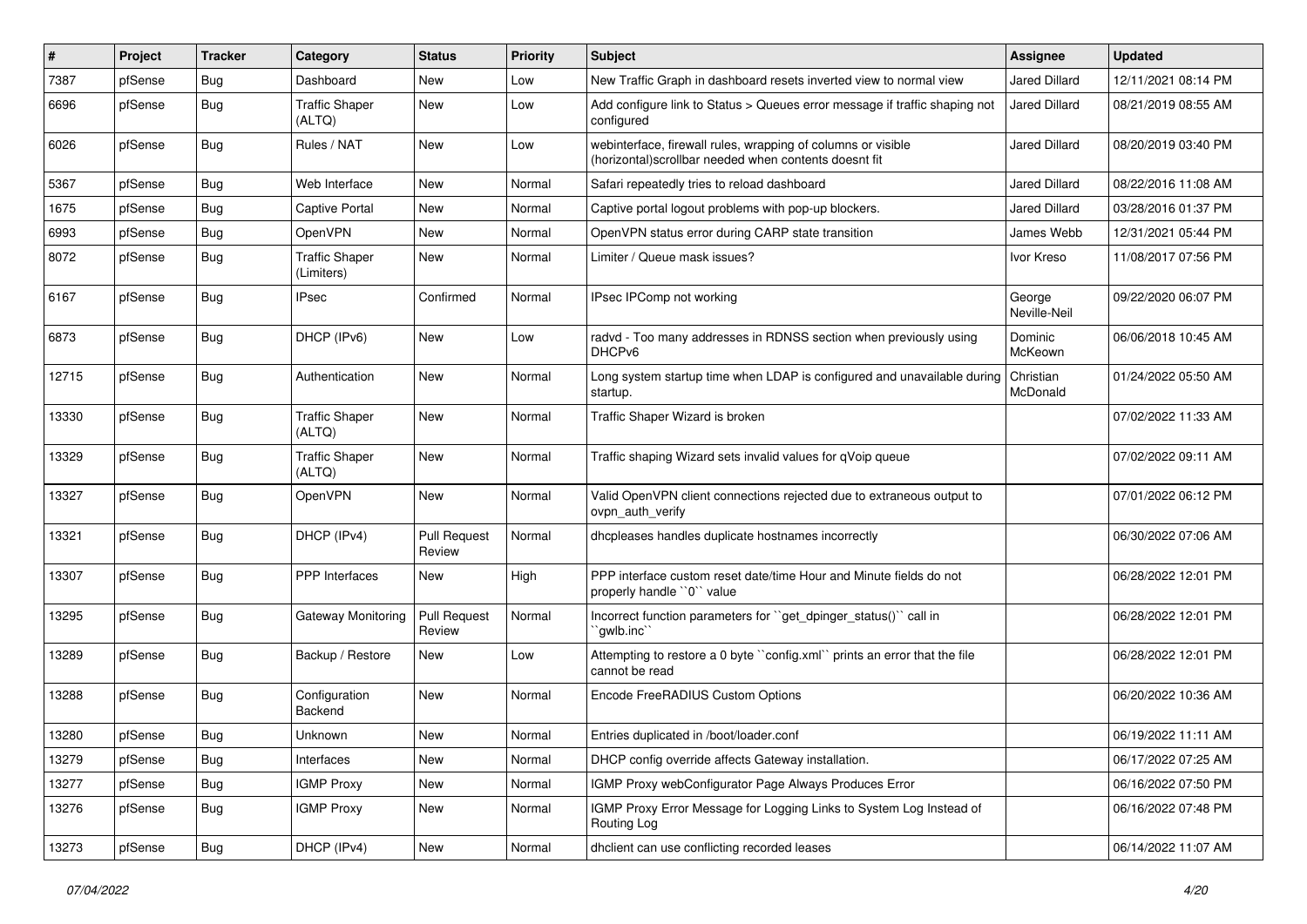| #     | Project | <b>Tracker</b> | Category                        | <b>Status</b> | <b>Priority</b> | <b>Subject</b>                                                                                                                      | <b>Assignee</b> | <b>Updated</b>      |
|-------|---------|----------------|---------------------------------|---------------|-----------------|-------------------------------------------------------------------------------------------------------------------------------------|-----------------|---------------------|
| 13267 | pfSense | <b>Bug</b>     | OpenVPN                         | New           | Normal          | dpinger continues to run on OpenVPN gateway after OpenVPN service is<br>stopped.                                                    |                 | 06/12/2022 02:49 PM |
| 13263 | pfSense | <b>Bug</b>     | DHCP (IPv4)                     | New           | Low             | Deleting a static DHCP entry when the related IP is not in the arp table<br>spams the log                                           |                 | 06/10/2022 11:18 AM |
| 13254 | pfSense | Bug            | <b>DNS Resolver</b>             | <b>New</b>    | Normal          | DNS resolver does not update "unbound.conf" file during link down<br>events                                                         |                 | 06/28/2022 12:01 PM |
| 13253 | pfSense | <b>Bug</b>     | DHCP (IPv6)                     | New           | Normal          | dhcp6c" is not restarted when applying settings when multiple WANs<br>are configured for DHCP6                                      |                 | 06/28/2022 12:01 PM |
| 13252 | pfSense | Bug            | Upgrade                         | New           | Normal          | reduce frequency of php-fpm socket connection attempts from<br>check reload status                                                  |                 | 06/12/2022 11:11 AM |
| 13249 | pfSense | Bug            | Console Menu                    | <b>New</b>    | Normal          | Running playback comands multiple times results in PHP error                                                                        |                 | 06/06/2022 07:02 AM |
| 13237 | pfSense | Bug            | DHCP (IPv6)                     | New           | Normal          | dhcp6c script cannot be executed safely                                                                                             |                 | 06/01/2022 11:20 AM |
| 13224 | pfSense | <b>Bug</b>     | Notifications                   | <b>New</b>    | Normal          | Email notification flood when UPS (NUT) and WAN send notifications                                                                  |                 | 05/27/2022 01:58 AM |
| 13222 | pfSense | <b>Bug</b>     | UPnP/NAT-PMP                    | New           | Normal          | CARP IP does not listen for NAT-PMP packets                                                                                         |                 | 05/26/2022 02:28 PM |
| 13167 | pfSense | Bug            | <b>Dynamic DNS</b>              | New           | Normal          | phpDynDNS: DigitalOcean ddns update fails (bad request, invalid<br>character '-' in request_id)                                     |                 | 06/16/2022 09:30 PM |
| 13158 | pfSense | Bug            | Web Interface                   | <b>New</b>    | Normal          | Input validation error when applying limiter changes                                                                                |                 | 05/14/2022 05:32 PM |
| 13144 | pfSense | Bug            | Rules / NAT                     | New           | Very Low        | Firewall rule entries can get out of sync when entries are deleted while<br>other administrators are editing entries simultaneously |                 | 05/10/2022 07:26 AM |
| 13110 | pfSense | Bug            | CARP                            | <b>New</b>    | Very Low        | changing CARP VIP address does not update outbound NAT interface IP                                                                 |                 | 05/03/2022 02:52 PM |
| 13093 | pfSense | <b>Bug</b>     | Authentication                  | In Progress   | Normal          | LDAP authentication fails with extended query and RFC2307 group<br>lookups enabled                                                  |                 | 07/03/2022 08:37 AM |
| 13087 | pfSense | <b>Bug</b>     | OpenVPN                         | New           | Normal          | OpenVPN Server: hide WINS servers list when netbios option is<br>unchecked while WINS servers is checked                            |                 | 04/22/2022 10:29 AM |
| 13076 | pfSense | <b>Bug</b>     | Gateway Monitoring              | New           | Normal          | Marking a gateway as down does not affect IPsec entries using gateway<br>groups                                                     |                 | 06/28/2022 12:01 PM |
| 13068 | pfSense | Bug            | Aliases / Tables                | <b>New</b>    | Normal          | Error loading rules when URL Table IPs content is empty                                                                             |                 | 04/17/2022 09:07 PM |
| 13067 | pfSense | Bug            | FilterDNS                       | New           | Normal          | filterdns resolve interval is twice the intended value                                                                              |                 | 04/17/2022 07:45 PM |
| 13051 | pfSense | Bug            | <b>Traffic Shaper</b><br>(ALTQ) | New           | Normal          | Firewall traffic shaper by interface selection unknow                                                                               |                 | 04/12/2022 07:03 AM |
| 13046 | pfSense | Bug            | Rules / NAT                     | <b>New</b>    | Normal          | Floating rule applied to IPv6 interface with a SLAAC DHCPv6 gateway<br>reports error on boot                                        |                 | 04/11/2022 09:50 AM |
| 13003 | pfSense | Bug            | Hardware / Drivers              | New           | Normal          | Malicious Driver Detection event on ixl driver                                                                                      |                 | 06/25/2022 05:00 PM |
| 13000 | pfSense | <b>Bug</b>     | IPsec                           | New           | Low             | IPsec AES-GCM encryption algorithm "Key Length" field should be labeled<br>"ICV Length"                                             |                 | 03/30/2022 07:40 AM |
| 12960 | pfSense | <b>Bug</b>     | Installer                       | New           | Normal          | VGA installer image defaults to serial console, serial console is default in<br><b>GUI settings</b>                                 |                 | 06/28/2022 12:01 PM |
| 12959 | pfSense | Bug            | DHCP (IPv4)                     | Feedback      | Normal          | dhcplease process wrongly update host file if client-hostname is empty                                                              |                 | 07/01/2022 09:10 AM |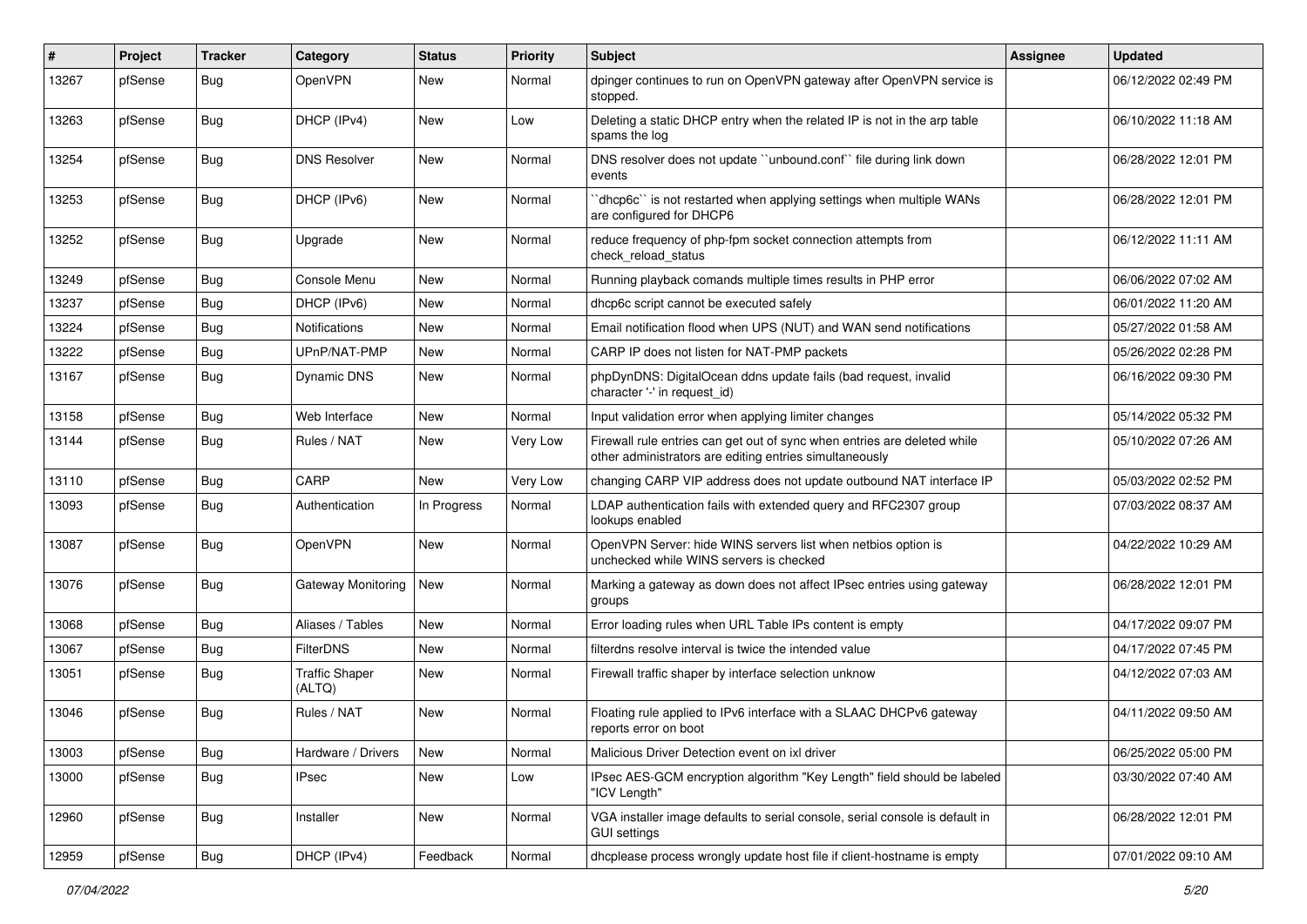| $\vert$ # | Project | <b>Tracker</b> | Category                                 | <b>Status</b>                 | <b>Priority</b> | <b>Subject</b>                                                                                | <b>Assignee</b> | <b>Updated</b>      |
|-----------|---------|----------------|------------------------------------------|-------------------------------|-----------------|-----------------------------------------------------------------------------------------------|-----------------|---------------------|
| 12950     | pfSense | Bug            | Routing                                  | New                           | Normal          | OpenVPN as default gateway does not get set at boot time                                      |                 | 04/09/2022 05:46 PM |
| 12947     | pfSense | Bug            | DHCP (IPv6)                              | <b>Pull Request</b><br>Review | Normal          | DHCP6 client does not take any action if the interface IPv6 address<br>changes during renewal |                 | 06/28/2022 12:01 PM |
| 12938     | pfSense | Bug            | IPv6 Router<br>Advertisements<br>(RADVD) | <b>New</b>                    | Normal          | MaxRtrAdvInterval would allow stale DNS servers to be deleted faster                          |                 | 03/12/2022 09:37 AM |
| 12927     | pfSense | Bug            | OpenVPN                                  | <b>New</b>                    | Normal          | OpenVPN with OCSP enabled allows connections with revoked<br>certificates                     |                 | 03/24/2022 08:22 AM |
| 12926     | pfSense | Bug            | Interfaces                               | Feedback                      | Normal          | Changing LAGG type on CARP interfaces makes VIPs go to an "init" State                        |                 | 03/10/2022 10:52 AM |
| 12922     | pfSense | <b>Bug</b>     | DHCP (IPv4)                              | New                           | Normal          | Classless static routes received on DHCP WAN can override chosen<br>default gateway           |                 | 03/28/2022 10:08 AM |
| 12905     | pfSense | Bug            | Web Interface                            | New                           | Normal          | Add VLAN Re-assignment to Import Interface Mismatch Wizard                                    |                 | 03/07/2022 08:05 AM |
| 12888     | pfSense | Bug            | Rules / NAT                              | <b>New</b>                    | Normal          | pfSense sends un-NATed packets during OpenVPN startup                                         |                 | 03/01/2022 03:13 PM |
| 12878     | pfSense | <b>Bug</b>     | <b>Traffic Shaper</b><br>(ALTQ)          | Incomplete                    | Normal          | Traffic shaping by interface, route queue bandwidth inbound, out by a<br>large factor.        |                 | 06/06/2022 07:03 AM |
| 12877     | pfSense | Bug            | <b>Dynamic DNS</b>                       | Feedback                      | Normal          | Cloudflare DynDNS fails to update more than two addresses                                     |                 | 05/29/2022 06:56 PM |
| 12875     | pfSense | <b>Bug</b>     | Package System                           | New                           | Normal          | Import zabbix-agent6 and zabbix-proxy6 from FreeBSD Ports                                     |                 | 05/28/2022 06:50 PM |
| 12857     | pfSense | <b>Bug</b>     | Gateways                                 | New                           | Normal          | Firewall gateway goes away when making changes to Bridge0 device                              |                 | 02/27/2022 11:20 AM |
| 12853     | pfSense | Bug            | <b>NAT Reflection</b>                    | Feedback                      | High            | Network Address Translation - Pure NAT pfsense freeze after reboot                            |                 | 02/22/2022 08:40 AM |
| 12850     | pfSense | Bug            | Routing                                  | New                           | Low             | Console error during boot: "route: route has not been found"                                  |                 | 02/22/2022 08:27 AM |
| 12829     | pfSense | <b>Bug</b>     | <b>Traffic Shaper</b><br>(Limiters)      | Feedback                      | Normal          | Dummynet kernel module fails to load after upgrade.                                           |                 | 03/17/2022 09:26 AM |
| 12828     | pfSense | Bug            | Wireless                                 | New                           | Normal          | pfSense keeps crashing (Fatal trap 12: page fault while in kernel mode)                       |                 | 02/21/2022 07:55 AM |
| 12823     | pfSense | Bug            | DHCP (IPv6)                              | New                           | Normal          | Multiple DHCP6 WAN connections PPPoE interface 'defached' status                              |                 | 02/18/2022 05:39 AM |
| 12797     | pfSense | <b>Bug</b>     | UPnP/NAT-PMP                             | New                           | Normal          | UPnP+STUN forms invalid outbound NAT rules using the external address<br>discovered from STUN |                 | 02/15/2022 01:01 PM |
| 12796     | pfSense | Bug            | Upgrade                                  | Confirmed                     | Normal          | 2.5.2 -> 2.6.0 upgrade segfaults if certain packages are installed.                           |                 | 05/24/2022 07:43 AM |
| 12774     | pfSense | <b>Bug</b>     | Backup / Restore                         | New                           | Normal          | Picture widget image is not saved in backup                                                   |                 | 04/04/2022 04:48 AM |
| 12764     | pfSense | <b>Bug</b>     | Gateways                                 | <b>New</b>                    | Normal          | VTI gateway status is pending after assigning the VTI interface                               |                 | 02/07/2022 05:41 AM |
| 12757     | pfSense | <b>Bug</b>     | Diagnostics                              | <b>Pull Request</b><br>Review | Very Low        | Clean up /etc/inc/filter.inc use of pfctl -F                                                  |                 | 06/28/2022 12:01 PM |
| 12747     | pfSense | Bug            | Logging                                  | New                           | Normal          | System log is filled by sshguard                                                              |                 | 06/30/2022 05:21 AM |
| 12740     | pfSense | <b>Bug</b>     | FreeBSD                                  | Incomplete                    | Normal          | panic: esp input cb: Unexpected address family                                                |                 | 01/27/2022 01:19 PM |
| 12737     | pfSense | <b>Bug</b>     | Certificates                             | New                           | Normal          | CApath is not defined by default in curl                                                      |                 | 06/28/2022 12:01 PM |
| 12734     | pfSense | Bug            | Web Interface                            | Incomplete                    | Low             | Long hostname breaks DHCP leases layout                                                       |                 | 01/31/2022 01:03 PM |
| 12730     | pfSense | <b>Bug</b>     | Captive Portal                           | New                           | Normal          | RADIUS accounting does not work if WAN is down                                                |                 | 01/26/2022 05:13 AM |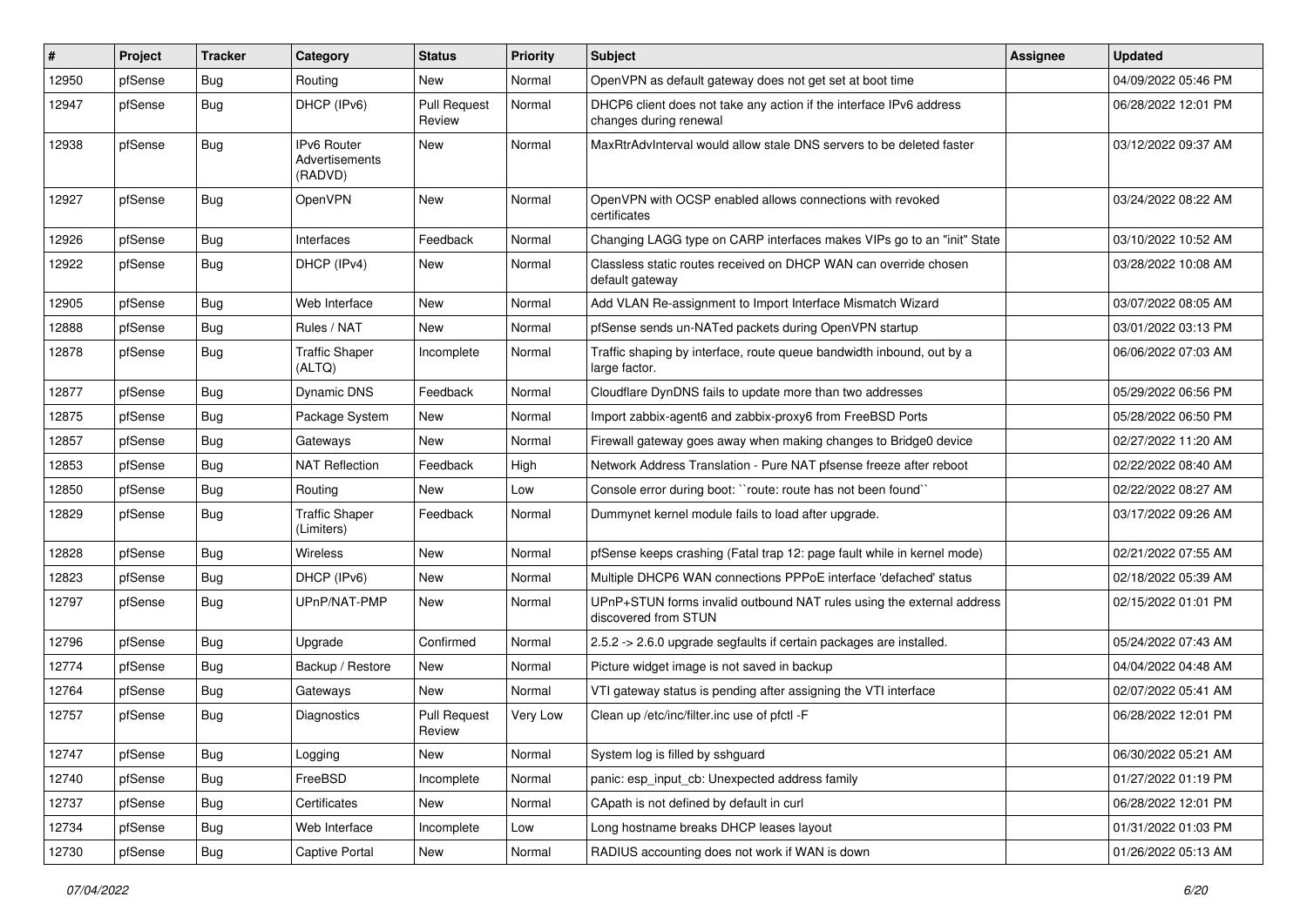| #     | Project | <b>Tracker</b> | Category                        | <b>Status</b>                 | <b>Priority</b> | <b>Subject</b>                                                                                                                   | <b>Assignee</b> | <b>Updated</b>      |
|-------|---------|----------------|---------------------------------|-------------------------------|-----------------|----------------------------------------------------------------------------------------------------------------------------------|-----------------|---------------------|
| 12726 | pfSense | Bug            | Authentication                  | New                           | Normal          | LDAP select container button auto populate                                                                                       |                 | 01/25/2022 01:48 PM |
| 12708 | pfSense | Bug            | Aliases / Tables                | <b>New</b>                    | Normal          | alias with non resolving DNS entry breaks underlying pf table                                                                    |                 | 02/20/2022 06:13 PM |
| 12705 | pfSense | <b>Bug</b>     | IPsec                           | Incomplete                    | Normal          | ECDSA certificate does not work for IPSec VPN phase 1                                                                            |                 | 01/24/2022 03:22 PM |
| 12648 | pfSense | Bug            | Captive Portal                  | New                           | Normal          | Undocumented variables 'listenporthttp' and 'listenporthttps'                                                                    |                 | 12/28/2021 10:44 AM |
| 12632 | pfSense | Bug            | Gateways                        | <b>New</b>                    | High            | Assigning a /30 WAN IP address at the console does not save the<br>gateway correctly                                             |                 | 06/28/2022 12:01 PM |
| 12612 | pfSense | Bug            | <b>DNS Resolver</b>             | <b>New</b>                    | Normal          | DNS Resolver is restarted during every "rc.newwanip" event                                                                       |                 | 06/28/2022 12:01 PM |
| 12563 | pfSense | Bug            | OpenVPN                         | New                           | Normal          | OpenVPN server doesn't support Framed-IPv6-Address RADIUS attribute                                                              |                 | 12/03/2021 11:19 AM |
| 12552 | pfSense | Bug            | OpenVPN                         | New                           | Normal          | "Pull DNS" option within OpenVPN client does not cause pfSense to use<br>DNS servers assigned by remote OpenVPN server           |                 | 12/08/2021 08:45 AM |
| 12543 | pfSense | Bug            | Web Interface                   | Feedback                      | Normal          | Deleteing a Outbound NAT rule gave me an empty rule and displayed php<br>error in UI.                                            |                 | 02/14/2022 04:36 AM |
| 12542 | pfSense | <b>Bug</b>     | Virtual IP Addresses            | New                           | Normal          | Cannot assign a same IPv6 Link-Local address to different interfaces                                                             |                 | 11/25/2021 01:41 AM |
| 12539 | pfSense | Bug            | Interfaces                      | New                           | Low             | Changing VLAN ID for LAN interface in assignments silently fails.                                                                |                 | 11/23/2021 04:12 AM |
| 12519 | pfSense | Bug            | Authentication                  | New                           | Normal          | Fail authentication using special character in password via the LDAP<br>connector                                                |                 | 11/12/2021 07:39 AM |
| 12509 | pfSense | Bug            | <b>OpenVPN</b>                  | New                           | Normal          | Deffered authentication does not work with auth-gen-token external-auth<br>or pusk "auth-token"                                  |                 | 11/08/2021 04:01 AM |
| 12508 | pfSense | Bug            | <b>DHCP Relav</b>               | New                           | Normal          | <b>DHCP Relay over VPN</b>                                                                                                       |                 | 11/06/2021 11:25 AM |
| 12504 | pfSense | Bug            | Interfaces                      | New                           | Normal          | BCM57412 NetXtreme-E 10Gb RDMA Ethernet controller issue                                                                         |                 | 11/05/2021 04:51 AM |
| 12483 | pfSense | <b>Bug</b>     | Configuration<br>Backend        | <b>New</b>                    | Normal          | GUI creates inconsistent config.xml                                                                                              |                 | 10/23/2021 06:48 AM |
| 12467 | pfSense | <b>Bug</b>     | <b>Captive Portal</b>           | <b>New</b>                    | Normal          | CP error on client disconnect after reboot                                                                                       |                 | 10/17/2021 05:35 AM |
| 12464 | pfSense | Bug            | Logging                         | <b>Pull Request</b><br>Review | Normal          | Syslog Auth messages are sent as Emergency Level                                                                                 |                 | 06/28/2022 12:01 PM |
| 12451 | pfSense | Bug            | Virtual IP Addresses            | New                           | Normal          | deleteVIP() does not check RFC2136 Update Source                                                                                 |                 | 10/13/2021 10:06 AM |
| 12436 | pfSense | Bug            | PPPoE Server                    | <b>New</b>                    | Normal          | Pppoe server config gui does not allow setting of chap authentication, and<br>sets the network start address for allocation to 0 |                 | 10/21/2021 08:15 AM |
| 12421 | pfSense | <b>Bug</b>     | Rules / NAT                     | <b>New</b>                    | Normal          | IPV6 limiter bug                                                                                                                 |                 | 10/02/2021 08:44 AM |
| 12401 | pfSense | Bug            | <b>Traffic Graphs</b>           | New                           | Normal          | Traffic graphs with untagged and tagged VLAN on same interface                                                                   |                 | 09/23/2021 09:18 PM |
| 12393 | pfSense | <b>Bug</b>     | <b>Traffic Shaper</b><br>(ALTQ) | New                           | LOW             | Priority of qOthersLow higher than default queues                                                                                |                 | 09/21/2021 02:48 PM |
| 12357 | pfSense | <b>Bug</b>     | Captive Portal                  | New                           | Normal          | Captive Portal popup Logout button loads full login page in popup when<br>clicked                                                |                 | 10/27/2021 12:10 PM |
| 12283 | pfSense | <b>Bug</b>     | Authentication                  | New                           | Normal          | LDAP/RADIUS authentication servers configuration does not allow source<br>IP address to be specified                             |                 | 08/20/2021 01:15 AM |
| 12259 | pfSense | Bug            | <b>Operating System</b>         | New                           | Normal          | Intel em NICs Suffering Performance Degradation on FreeBSD12                                                                     |                 | 02/25/2022 09:28 PM |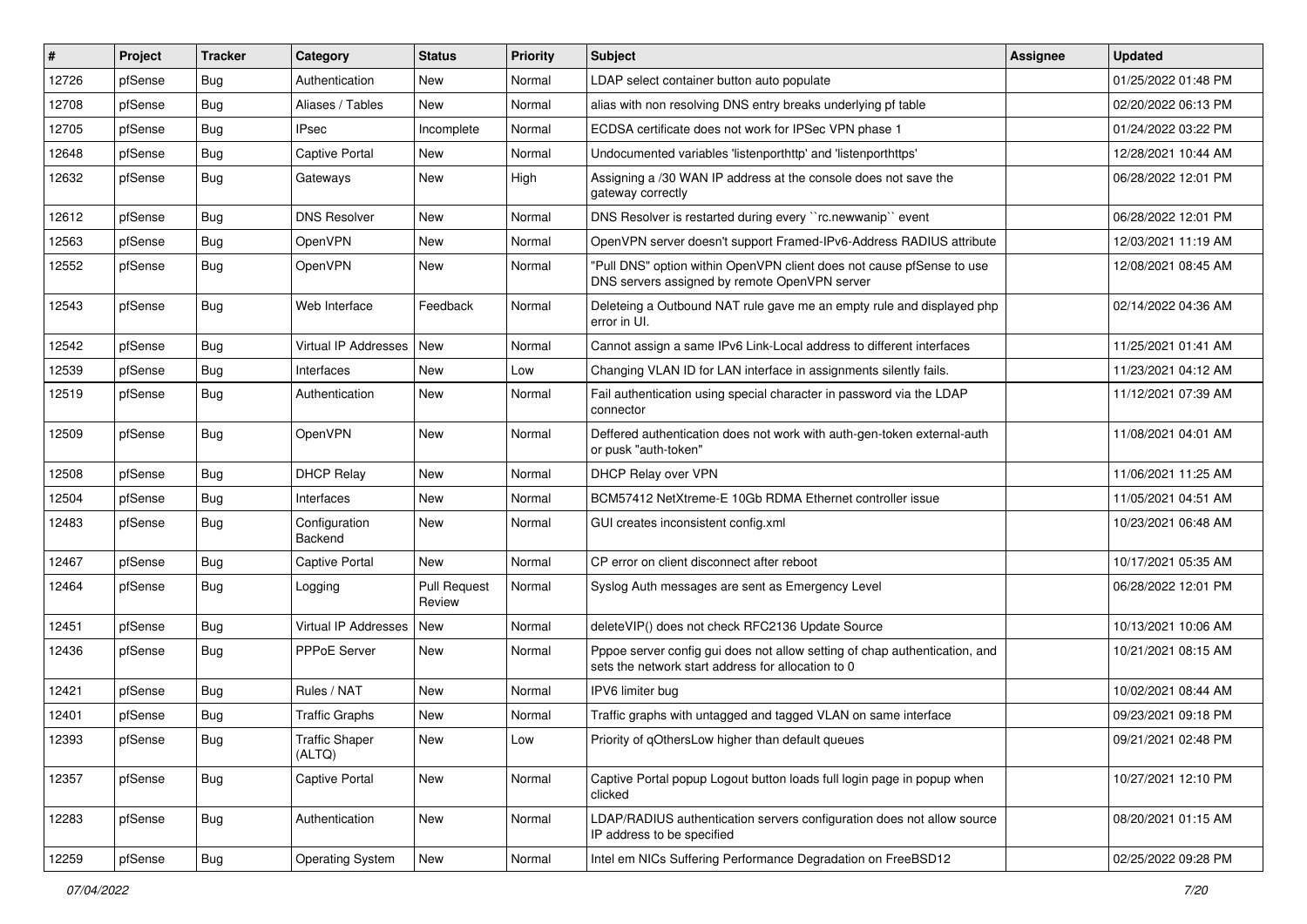| #     | Project | <b>Tracker</b> | Category                    | <b>Status</b> | <b>Priority</b> | <b>Subject</b>                                                                                                                                                                                  | Assignee | <b>Updated</b>      |
|-------|---------|----------------|-----------------------------|---------------|-----------------|-------------------------------------------------------------------------------------------------------------------------------------------------------------------------------------------------|----------|---------------------|
| 12249 | pfSense | Bug            | Backup / Restore            | New           | Normal          | HAProxy causing failed ACB backups                                                                                                                                                              |          | 11/15/2021 11:58 PM |
| 12122 | pfSense | Bug            | Web Interface               | New           | Normal          | Perform greedy actions asychronously                                                                                                                                                            |          | 07/10/2021 01:10 PM |
| 12095 | pfSense | Bug            | Authentication              | <b>New</b>    | Normal          | Memory leak in pcscd                                                                                                                                                                            |          | 06/01/2022 01:01 PM |
| 12070 | pfSense | Bug            | DHCP (IPv4)                 | New           | Low             | <b>VLAN0 for WAN DHCP</b>                                                                                                                                                                       |          | 12/23/2021 04:31 PM |
| 12067 | pfSense | Bug            | DHCP (IPv4)                 | New           | Very Low        | <b>DHCP Monitoring Statistics Error</b>                                                                                                                                                         |          | 06/21/2021 08:39 AM |
| 12056 | pfSense | <b>Bug</b>     | Logging                     | New           | Normal          | Filterlog says "Unknown Option %u"                                                                                                                                                              |          | 06/18/2021 05:51 AM |
| 12013 | pfSense | <b>Bug</b>     | Logging                     | <b>New</b>    | Low             | Reading log data is inefficient in certain cases                                                                                                                                                |          | 06/08/2021 07:35 AM |
| 11992 | pfSense | <b>Bug</b>     | <b>Virtual IP Addresses</b> | Confirmed     | High            | GRE Tunnel - Does not work with a virtual IP as endpoint                                                                                                                                        |          | 06/04/2021 01:16 AM |
| 11960 | pfSense | Bug            | Gateway Monitoring          | Feedback      | Normal          | Gateway Monitoring Traffic Goes Out Default Gateway                                                                                                                                             |          | 12/20/2021 05:43 AM |
| 11953 | pfSense | <b>Bug</b>     | <b>IGMP Proxy</b>           | <b>New</b>    | Normal          | XG-1541 crashes when igmpproxy is enabled and network interfaces<br>status change                                                                                                               |          | 05/24/2021 04:55 PM |
| 11925 | pfSense | <b>Bug</b>     | OpenVPN                     | <b>New</b>    | Normal          | Calling-Station-Id always set to WAN IP                                                                                                                                                         |          | 05/14/2021 09:27 AM |
| 11872 | pfSense | Bug            | Interfaces                  | <b>New</b>    | Normal          | gif interfaces reporting incorrect traffic counters                                                                                                                                             |          | 12/30/2021 04:00 AM |
| 11786 | pfSense | <b>Bug</b>     | <b>Services</b>             | <b>New</b>    | Normal          | SSH incomplete setup and startup fail while recovering XML backup in a<br>fresh install of pfSense 2.5.0                                                                                        |          | 04/17/2021 01:36 PM |
| 11778 | pfSense | <b>Bug</b>     | <b>OpenVPN</b>              | <b>New</b>    | Normal          | OpenVPN uses 100% CPU after experiencing packet loss                                                                                                                                            |          | 02/28/2022 07:38 AM |
| 11761 | pfSense | Bug            | L <sub>2</sub> TP           | <b>New</b>    | Normal          | L2TP/IPsec VPN : PPP LCP negotiation occurs before user authentication                                                                                                                          |          | 03/31/2021 04:52 AM |
| 11759 | pfSense | <b>Bug</b>     | Dashboard                   | New           | Normal          | Traffic graphs on dashboard double upload on pppoe links                                                                                                                                        |          | 12/30/2021 04:00 AM |
| 11731 | pfSense | Bug            | Hardware / Drivers          | New           | Normal          | Missing support for Realtek USB NICs                                                                                                                                                            |          | 03/30/2021 04:32 AM |
| 11730 | pfSense | <b>Bug</b>     | Web Interface               | New           | Normal          | Improve visibility of option selections in dark themes                                                                                                                                          |          | 03/25/2021 09:38 PM |
| 11724 | pfSense | Bug            | Package System              | New           | Normal          | Packages unexpectedly removed when changing update branches                                                                                                                                     |          | 03/29/2021 08:09 AM |
| 11717 | pfSense | <b>Bug</b>     | Rules / NAT                 | New           | Normal          | Incorrect port forwarding rules if Destination port alias is not equal to<br>Redirect target port alias                                                                                         |          | 03/22/2021 06:06 AM |
| 11715 | pfSense | Bug            | <b>OpenVPN</b>              | New           | Normal          | OpenVPN MTU                                                                                                                                                                                     |          | 03/22/2021 01:35 AM |
| 11666 | pfSense | Bug            | Logging                     | New           | Normal          | GUI Firewall log search not parsing filter log beyond hard coded limit                                                                                                                          |          | 03/12/2021 11:38 AM |
| 11657 | pfSense | <b>Bug</b>     | Interfaces                  | New           | Normal          | netmap_ring_reinit error                                                                                                                                                                        |          | 03/18/2021 10:32 PM |
| 11641 | pfSense | Bug            | Interfaces                  | New           | Normal          | On xn based interfaces without the VLANMTU flag the first VLAN tag<br>defined does not follow the parent interface MTU settings. All subsequent<br>VLAN tags follow the parent interface's MTU. |          | 03/09/2021 06:42 PM |
| 11619 | pfSense | Bug            | Upgrade                     | New           | Normal          | Unable to upgrade $2.4.4$ -p3 to $2.5/21.02$ -p1                                                                                                                                                |          | 08/15/2021 10:00 AM |
| 11566 | pfSense | <b>Bug</b>     | Web Interface               | New           | Low             | Firewall Maximum Table Entries "default size" is whatever is entered                                                                                                                            |          | 02/27/2021 10:01 AM |
| 11556 | pfSense | <b>Bug</b>     | Rules / NAT                 | New           | Normal          | Kill all states associated with a NAT address                                                                                                                                                   |          | 03/19/2021 10:29 AM |
| 11548 | pfSense | <b>Bug</b>     | Rules / NAT                 | <b>New</b>    | Normal          | "rule expands to no valid combination" error from port forward automatic<br>rule mixing IPv4 and IPv6 elements                                                                                  |          | 02/27/2021 03:18 PM |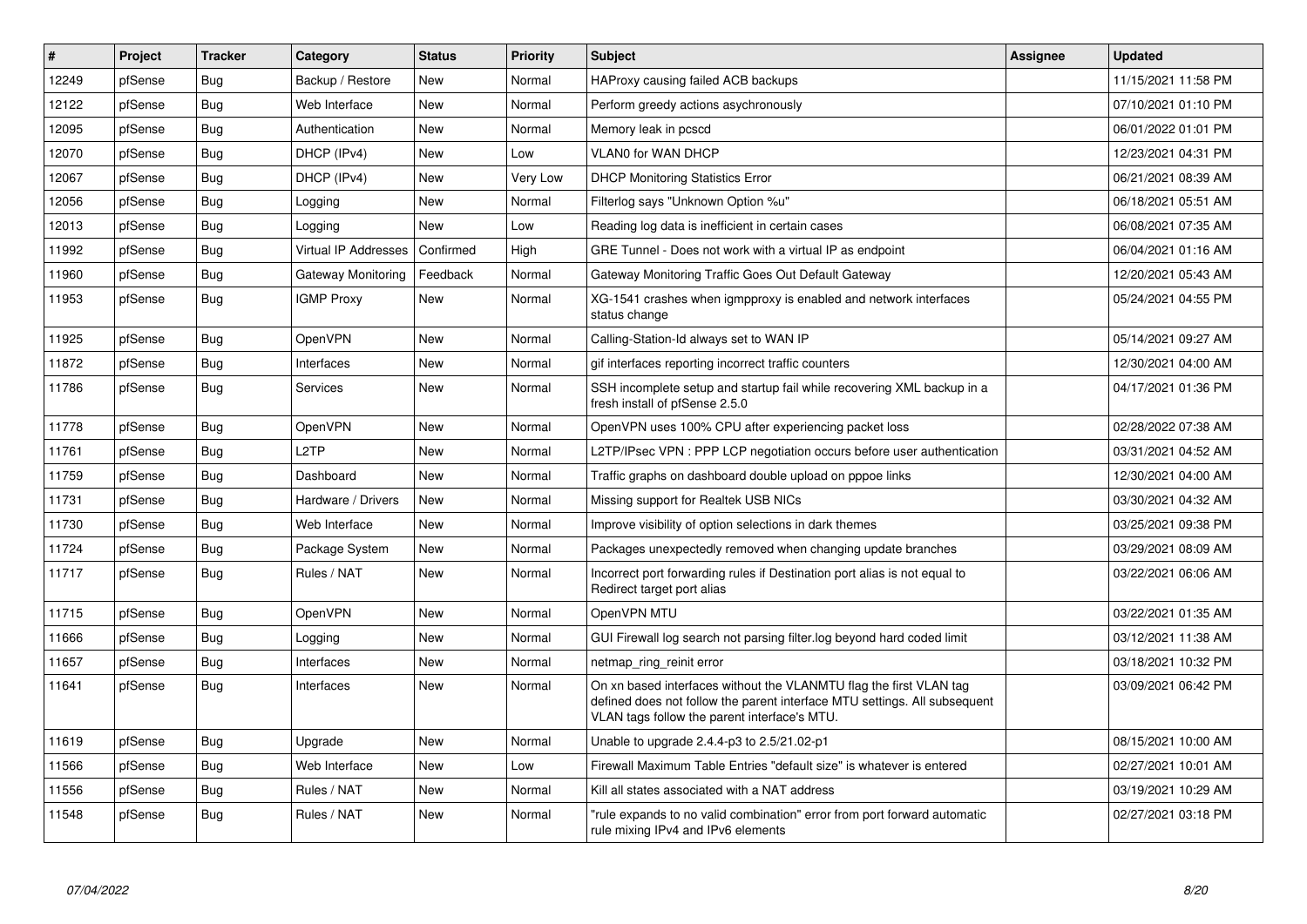| #     | Project | <b>Tracker</b> | Category                            | <b>Status</b> | <b>Priority</b> | <b>Subject</b>                                                                                      | Assignee | <b>Updated</b>      |
|-------|---------|----------------|-------------------------------------|---------------|-----------------|-----------------------------------------------------------------------------------------------------|----------|---------------------|
| 11541 | pfSense | Bug            | OpenVPN                             | New           | Normal          | OpenVPN status does not work properly when set to TCP and Concurrent<br>Connections = 1             |          | 03/02/2021 02:27 PM |
| 11503 | pfSense | <b>Bug</b>     | OpenVPN                             | <b>New</b>    | Normal          | Using multiple authentication backends on an OpenVPN server fails                                   |          | 02/23/2021 12:23 PM |
| 11473 | pfSense | <b>Bug</b>     | Web Interface                       | New           | Normal          | System Activity shows invalid data on SG-3100                                                       |          | 02/19/2021 08:12 PM |
| 11430 | pfSense | <b>Bug</b>     | Interfaces                          | <b>New</b>    | Normal          | PHP console spam after Assigning Interfaces                                                         |          | 10/09/2021 10:37 AM |
| 11429 | pfSense | Bug            | Web Interface                       | New           | Normal          | System Log / Settings form activates "Reset Log Files" button on enter                              |          | 10/28/2021 01:35 PM |
| 11418 | pfSense | <b>Bug</b>     | IPsec                               | New           | Very Low        | 'NAT-T: Force' is broken for IPv6 IPsec                                                             |          | 02/16/2021 08:25 AM |
| 11412 | pfSense | Bug            | Interfaces                          | <b>New</b>    | Normal          | LLDPD Package Doesn't Work with Switchports                                                         |          | 02/12/2021 08:12 PM |
| 11363 | pfSense | Bug            | Installer                           | New           | Normal          | Clean Install 2.5.0 fails due to hardware incompability                                             |          | 02/04/2021 11:06 AM |
| 11335 | pfSense | <b>Bug</b>     | Interfaces                          | New           | Normal          | Spoofing the MAC on a LAGG interface does not work for some NIC<br>types.                           |          | 01/29/2021 09:10 AM |
| 11268 | pfSense | Bug            | Web Interface                       | <b>New</b>    | Normal          | Cookie named 'id' prevents Edit form fields being set properly                                      |          | 09/03/2021 06:16 AM |
| 11232 | pfSense | <b>Bug</b>     | <b>Operating System</b>             | New           | Normal          | Fix pfSense_fsync                                                                                   |          | 01/08/2021 08:53 AM |
| 11203 | pfSense | Bug            | Certificates                        | <b>New</b>    | Normal          | certificate manager very slow                                                                       |          | 12/31/2020 11:57 AM |
| 11192 | pfSense | Bug            | <b>Traffic Shaper</b><br>(Limiters) | Feedback      | Normal          | Using Limiters causes out of order packets within one TCP or UDP flow                               |          | 01/06/2021 12:09 AM |
| 11184 | pfSense | Bug            | FreeBSD                             | New           | Normal          | PF: State policy cannot be configurable                                                             |          | 02/09/2021 02:43 AM |
| 11177 | pfSense | Bug            | <b>Dynamic DNS</b>                  | <b>New</b>    | Normal          | DDNSv6 not using Check IP Services                                                                  |          | 12/21/2020 05:02 AM |
| 11174 | pfSense | <b>Bug</b>     | <b>Traffic Shaper</b><br>(ALTQ)     | Feedback      | Normal          | Incorrect traffic shaping on pppoe interface                                                        |          | 12/21/2020 11:21 PM |
| 11149 | pfSense | <b>Bug</b>     | <b>DHCP Relay</b>                   | New           | Normal          | DHCP relay won't start with DHCP server behind gateway                                              |          | 03/22/2021 05:13 AM |
| 11147 | pfSense | Bug            | <b>Dynamic DNS</b>                  | New           | Normal          | Domeneshop DynDNS IPv4 and IPv6                                                                     |          | 12/09/2020 11:47 PM |
| 11110 | pfSense | Bug            | Backup / Restore                    | New           | Normal          | Backup file should be checked before restoring a specific area                                      |          | 12/05/2020 02:50 PM |
| 11093 | pfSense | Bug            | Wireless                            | New           | Low             | ral(4) driver non-functional in arm64                                                               |          | 11/21/2020 10:45 AM |
| 10980 | pfSense | <b>Bug</b>     | <b>Operating System</b>             | New           | Normal          | rc.local is executed at login by rc.initial, and not at boot time.                                  |          | 10/19/2020 09:39 AM |
| 10959 | pfSense | <b>Bug</b>     | <b>Traffic Graphs</b>               | Feedback      | Low             | Traffic graph stopped on interface used via netmap                                                  |          | 02/22/2021 02:57 AM |
| 10952 | pfSense | <b>Bug</b>     | Rules / NAT                         | <b>New</b>    | Low             | Inconsistency in Subnet Defaults Between Firewall Rules and Interface<br><b>Address Assignments</b> |          | 10/09/2020 12:50 PM |
| 10833 | pfSense | <b>Bug</b>     | Configuration<br>Backend            | New           | Normal          | unbound exits on configuration error when link status flaps on LAN<br>interface                     |          | 08/13/2020 11:53 PM |
| 10822 | pfSense | Bug            | DHCP (IPv6)                         | New           | Normal          | Deprecated IPv6 prefix won't be announced as deprecated to clients                                  |          | 08/10/2020 09:23 AM |
| 10765 | pfSense | <b>Bug</b>     | Authentication                      | New           | Normal          | Ampersands in Idap extended query are escaped twice                                                 |          | 09/02/2020 07:55 AM |
| 10729 | pfSense | Bug            | Package System                      | New           | Normal          | Certificate verification failed for pkg.freebsd.org                                                 |          | 07/05/2020 01:12 AM |
| 10726 | pfSense | <b>Bug</b>     | Rules / NAT                         | New           | Normal          | Sticky-connections option is bugged - sticky-address cannot be redefined                            |          | 11/12/2020 10:12 AM |
| 10715 | pfSense | Bug            | <b>DHCP Relay</b>                   | New           | Normal          | DHCPv6 relay always uses the "first" IPv6 address of an interface                                   |          | 06/29/2020 05:01 AM |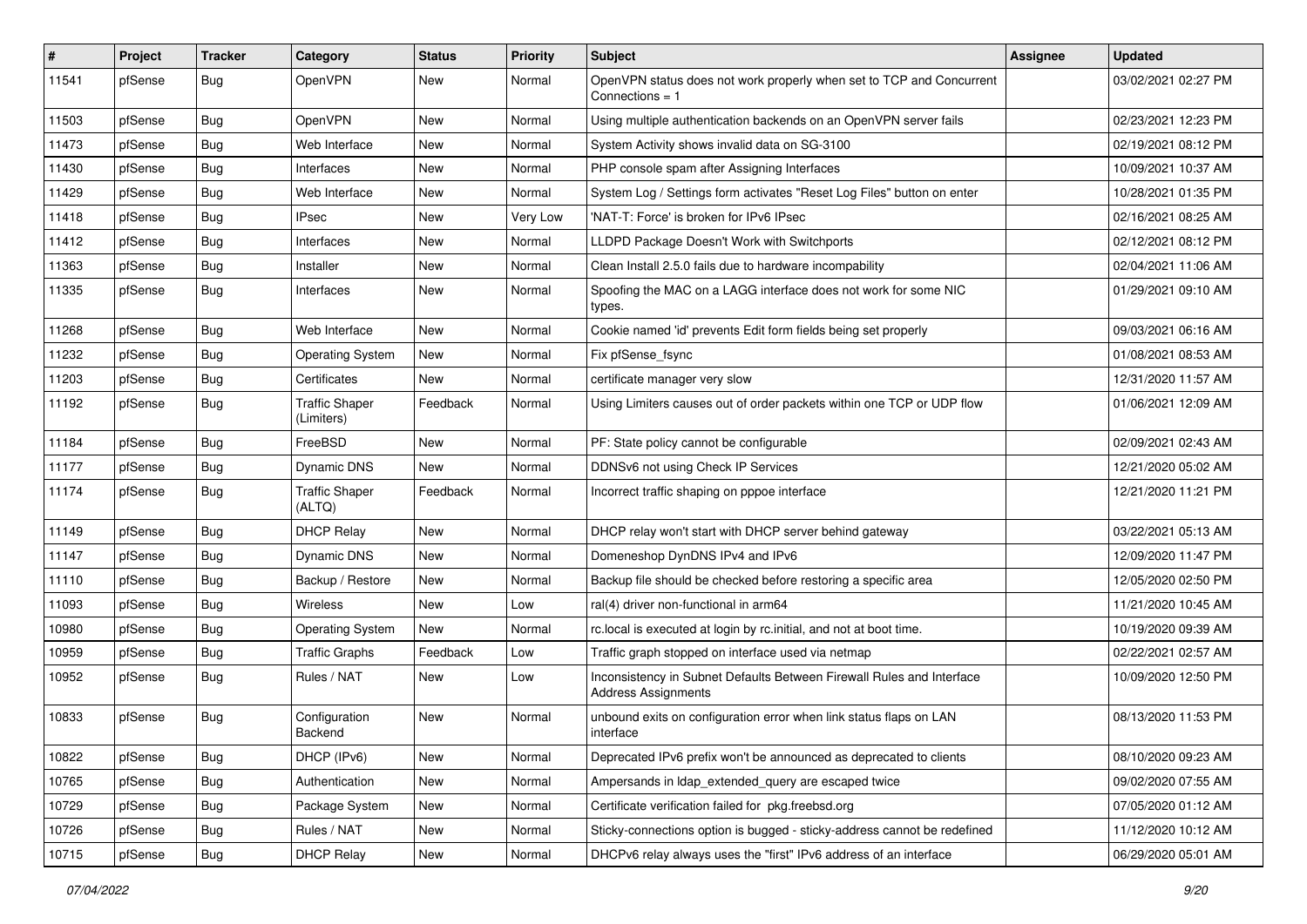| #     | Project | <b>Tracker</b> | Category                     | <b>Status</b>                 | <b>Priority</b> | Subject                                                                                                           | <b>Assignee</b> | <b>Updated</b>      |
|-------|---------|----------------|------------------------------|-------------------------------|-----------------|-------------------------------------------------------------------------------------------------------------------|-----------------|---------------------|
| 10714 | pfSense | <b>Bug</b>     | DHCP (IPv6)                  | New                           | Normal          | radyd only gives out the prefix of the "first" IPv6 address of an interface                                       |                 | 10/06/2020 01:03 PM |
| 10712 | pfSense | Bug            | Rules / NAT                  | New                           | Normal          | "default allow LAN IPv6 to any" rule does not work right after boot when<br>using IPv6 PD                         |                 | 06/30/2020 12:17 AM |
| 10701 | pfSense | <b>Bug</b>     | Web Interface                | New                           | Very Low        | Firewall Log too wide with Rule Description Column                                                                |                 | 06/25/2020 07:36 AM |
| 10690 | pfSense | <b>Bug</b>     | Installer                    | <b>New</b>                    | Low             | Not possible to make UFS install on ZFS formatted drive                                                           |                 | 04/21/2022 12:39 PM |
| 10671 | pfSense | Bug            | <b>Operating System</b>      | New                           | Normal          | pfsense 2.4.5_1 does not boot on Gen2 2012R2 HyperV VM                                                            |                 | 05/09/2021 06:39 AM |
| 10624 | pfSense | <b>Bug</b>     | <b>DNS Resolver</b>          | New                           | Normal          | Unbound configuration memory leak with python module + register DHCP<br>leases active                             |                 | 02/26/2021 10:27 AM |
| 10584 | pfSense | <b>Bug</b>     | Hardware / Drivers           | <b>New</b>                    | Normal          | SG-3100 with M.2: shutdown instead of reboot                                                                      |                 | 07/21/2020 03:08 AM |
| 10577 | pfSense | <b>Bug</b>     | Hardware / Drivers           | Feedback                      | Normal          | intel x553 (c3000 chipset) loading x520 driver                                                                    |                 | 05/28/2020 03:59 AM |
| 10544 | pfSense | Bug            | User Manager /<br>Privileges | New                           | Normal          | It's not possible to add a user to group operator using the gui                                                   |                 | 04/21/2022 12:39 PM |
| 10530 | pfSense | <b>Bug</b>     | Upgrade                      | <b>New</b>                    | Normal          | Convert config version to be based on product version                                                             |                 | 04/21/2022 12:39 PM |
| 10513 | pfSense | <b>Bug</b>     | Rules / NAT                  | New                           | Normal          | State issues with policy routing and HA failover                                                                  |                 | 04/21/2022 12:39 PM |
| 10493 | pfSense | <b>Bug</b>     | IPsec                        | New                           | Normal          | filter_get_vpns_list() issues                                                                                     |                 | 05/06/2020 01:07 AM |
| 10352 | pfSense | <b>Bug</b>     | Authentication               | New                           | Very Low        | RADIUS authentication fails with MSCHAPv1 or MSCHAPv2 when<br>passwords contain international characters          |                 | 06/20/2022 04:04 PM |
| 10342 | pfSense | <b>Bug</b>     | <b>DNS Resolver</b>          | New                           | Normal          | Unbound domain overrides stop resolving periodically. They only resume<br>after the service has been restarted.   |                 | 03/13/2020 10:35 AM |
| 10325 | pfSense | <b>Bug</b>     | Notifications                | New                           | Normal          | System/Advanced/Notifications/E-Mail - SMTP Notification E-Mail auth<br>password Unexpected Bahaviour             |                 | 10/30/2020 08:17 AM |
| 10311 | pfSense | <b>Bug</b>     | OpenVPN                      | New                           | Normal          | Too low net.link.ifqmaxlen causes packet drop under load when using<br>OpenVPN inside bridge interface under load |                 | 08/10/2021 03:10 AM |
| 10310 | pfSense | <b>Bug</b>     | Upgrade                      | New                           | Normal          | Systems with low RAM and several packages may temporarily fail to load<br>large tables after an upgrade           |                 | 03/03/2020 07:55 AM |
| 10277 | pfSense | Bug            | Web Interface                | <b>New</b>                    | Normal          | Sorting the log entries does not use year value                                                                   |                 | 02/24/2020 07:46 AM |
| 10271 | pfSense | <b>Bug</b>     | Web Interface                | New                           | Normal          | Large number of VLAN/LANs make "Interfaces" menu hard to access                                                   |                 | 02/20/2020 04:46 AM |
| 10150 | pfSense | <b>Bug</b>     | <b>IGMP Proxy</b>            | New                           | Normal          | IGMP Proxy does not scale to hundreds of streams                                                                  |                 | 01/03/2020 02:56 AM |
| 10143 | pfSense | Bug            | <b>DNS Resolver</b>          | New                           | Normal          | System hostname DNS entry is assigned to the wrong IP on multi-wan<br>setups                                      |                 | 12/31/2019 02:33 PM |
| 10000 | pfSense | <b>Bug</b>     | Dynamic DNS                  | New                           | Normal          | Azure Dynamic DNS A and AAAA Records for Apex Zone                                                                |                 | 03/31/2020 09:03 AM |
| 9887  | pfSense | <b>Bug</b>     | Rules / NAT                  | <b>Pull Request</b><br>Review | Low             | Rule separator positions change when deleting multiple rules                                                      |                 | 07/01/2022 02:25 PM |
| 9837  | pfSense | <b>Bug</b>     | Interfaces                   | New                           | Very Low        | ipv6 is not completely disabled on the interfaces                                                                 |                 | 10/24/2019 01:16 AM |
| 9805  | pfSense | <b>Bug</b>     | Dynamic DNS                  | New                           | Normal          | dynDNS cloudflare multiple entries                                                                                |                 | 10/02/2019 04:51 PM |
| 9755  | pfSense | Bug            | Package System               | New                           | Very Low        | package description wrong link<br>https://www.freshports.org/security/openvpn-client-export                       |                 | 09/13/2019 07:22 AM |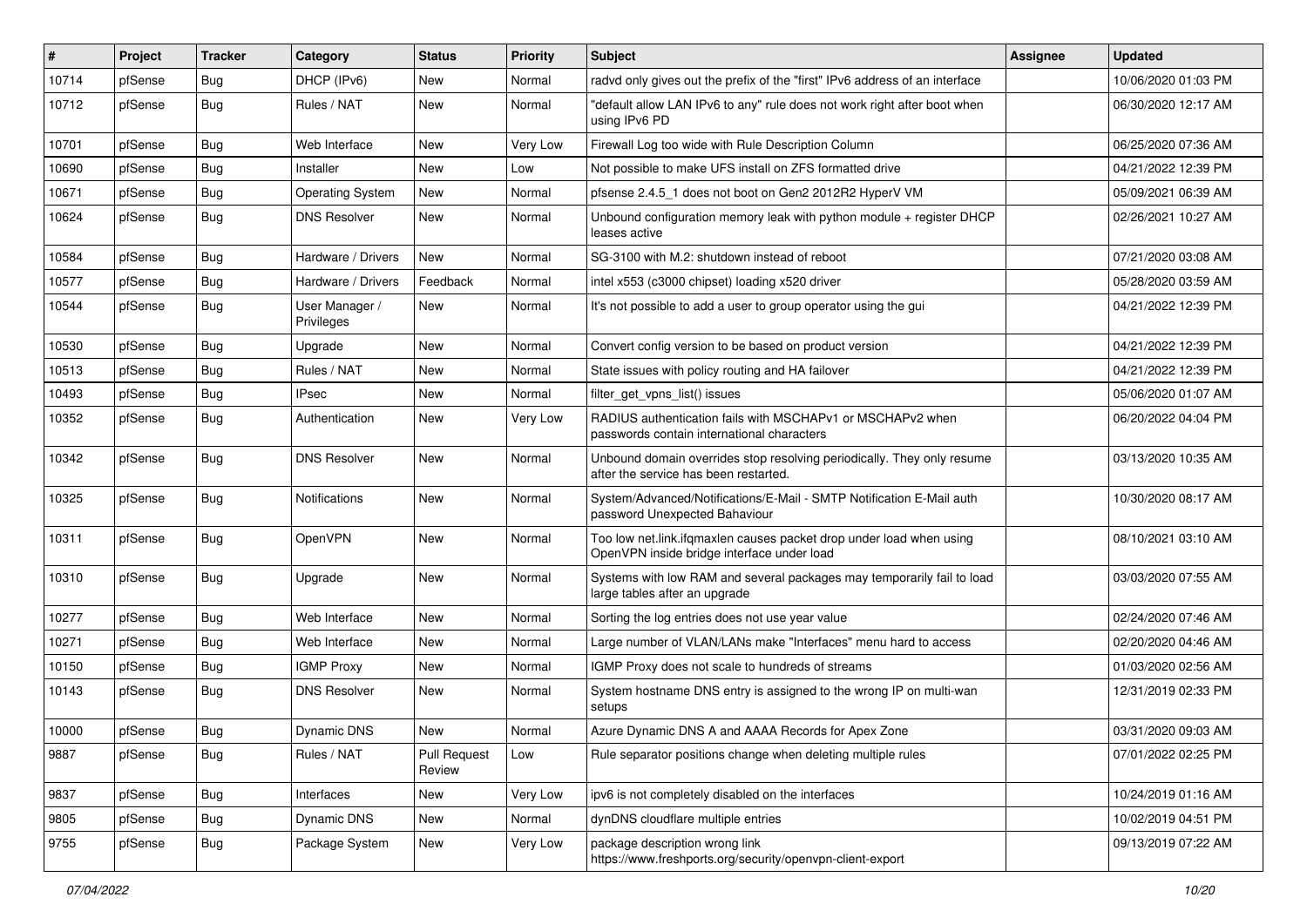| #    | Project | <b>Tracker</b> | Category                     | <b>Status</b> | <b>Priority</b> | <b>Subject</b>                                                                                                       | <b>Assignee</b> | <b>Updated</b>      |
|------|---------|----------------|------------------------------|---------------|-----------------|----------------------------------------------------------------------------------------------------------------------|-----------------|---------------------|
| 9737 | pfSense | <b>Bug</b>     | <b>Traffic Graphs</b>        | <b>New</b>    | Normal          | traffic-graphs.js shows incorrect units inside the chart                                                             |                 | 09/09/2019 06:35 AM |
| 9698 | pfSense | <b>Bug</b>     | <b>RRD Graphs</b>            | <b>New</b>    | Normal          | Monitoring graphs do not retain state after auto-refresh                                                             |                 | 08/26/2019 02:09 AM |
| 9690 | pfSense | <b>Bug</b>     | Interfaces                   | New           | Normal          | Ethernet flow control should be disabled by default                                                                  |                 | 08/19/2019 06:45 PM |
| 9677 | pfSense | <b>Bug</b>     | Dashboard                    | New           | Normal          | Dashboard hangs when widget needs data from a remote host which is<br>down                                           |                 | 08/13/2019 09:15 AM |
| 9664 | pfSense | <b>Bug</b>     | Dynamic DNS                  | <b>New</b>    | Normal          | DynDNS and Dual-wan problem with CloudFlare (works with No-Ip)                                                       |                 | 08/03/2019 10:00 AM |
| 9654 | pfSense | Bug            | <b>DNS Resolver</b>          | New           | Normal          | After reboot, the DNS resolver must be restarted before it will advertise the<br>ipv6 DNS address of the router.     |                 | 11/20/2020 03:12 AM |
| 9650 | pfSense | Bug            | Gateways                     | <b>New</b>    | Normal          | IPv6 connection drops (ir-)regular on Kabelvodafone (German cable<br>ISP)                                            |                 | 07/27/2019 07:14 AM |
| 9626 | pfSense | Bug            | Web Interface                | New           | Normal          | When deny write permission is assigned to a user, there is no error<br>feedback if the user tries to write something |                 | 06/25/2022 05:41 PM |
| 9585 | pfSense | <b>Bug</b>     | Interfaces                   | New           | Normal          | 6RD: Unable to reach hosts on within same 6rd-domain                                                                 |                 | 08/14/2019 02:39 PM |
| 9566 | pfSense | <b>Bug</b>     | <b>Traffic Graphs</b>        | New           | Normal          | Traffic graph displays traffic incorrectly                                                                           |                 | 11/18/2019 07:54 AM |
| 9504 | pfSense | <b>Bug</b>     | Dynamic DNS                  | New           | Normal          | Multiple Dynamic DNS update notifications for the same interface, not<br>differentiated by the hostname              |                 | 05/07/2019 07:46 AM |
| 9485 | pfSense | <b>Bug</b>     | User Manager /<br>Privileges | <b>New</b>    | Normal          | password match error on system_usermanager causes Group<br>membership to be reset.                                   |                 | 04/26/2019 08:52 AM |
| 9453 | pfSense | Bug            | <b>LAGG Interfaces</b>       | New           | Normal          | VLAN Interfaces on LAGG get orphaned at boot                                                                         |                 | 08/21/2019 11:16 AM |
| 9384 | pfSense | Bug            | Interfaces                   | Confirmed     | Normal          | devd putting "\$" before variable contents when using single quotes                                                  |                 | 04/21/2022 12:39 PM |
| 9353 | pfSense | <b>Bug</b>     | Dashboard                    | New           | Low             | PHPSession errors from limited access to dashboard and widgets                                                       |                 | 10/06/2020 09:31 AM |
| 9344 | pfSense | <b>Bug</b>     | Translations                 | <b>New</b>    | Normal          | OpenVPN click NCP Algorithms will always go to DH Parameters<br>website(in Chinese-Taiwan)                           |                 | 10/21/2021 03:48 AM |
| 9343 | pfSense | Bug            | DHCP (IPv4)                  | New           | Normal          | diag arp.php times out with large DHCPD leases table                                                                 |                 | 08/14/2019 01:19 PM |
| 9338 | pfSense | Bug            | <b>IGMP Proxy</b>            | New           | Normal          | igmpproxy ignoring downstream vlan interface                                                                         |                 | 02/22/2019 03:48 AM |
| 9295 | pfSense | <b>Bug</b>     | <b>PPPoE Server</b>          | <b>New</b>    | Very High       | IPv6 PD does not work with PPPOE (Server & Client)                                                                   |                 | 05/15/2022 10:53 AM |
| 9241 | pfSense | Bug            | Interfaces                   | <b>New</b>    | Normal          | Ethernet link cycles up/down if "auto-negotiate" is explicitly selected in<br>interface configuration                |                 | 12/31/2018 08:36 PM |
| 9192 | pfSense | <b>Bug</b>     | PPP Interfaces               | New           | Normal          | PPPoE daemon selects wrong interface                                                                                 |                 | 08/20/2019 10:05 AM |
| 9183 | pfSense | <b>Bug</b>     | <b>LAGG Interfaces</b>       | New           | Very Low        | OpenVPN Lagg Interface not working after restart or new start                                                        |                 | 08/21/2019 11:17 AM |
| 9179 | pfSense | <b>Bug</b>     | <b>NAT Reflection</b>        | New           | Normal          | NAT reflection fix implemented for #8604 is causing WebUI and XMLRPC<br>to fail on slave                             |                 | 03/27/2020 08:01 PM |
| 9167 | pfSense | <b>Bug</b>     | Rules / NAT                  | <b>New</b>    | Normal          | Some Important ICMPv6 Traffic Not Allowed by Default Rules                                                           |                 | 08/14/2019 01:00 PM |
| 9149 | pfSense | <b>Bug</b>     | Package System               | New           | Low             | Continued issues with /tmp and /var in RAM on 2.4                                                                    |                 | 11/24/2018 11:56 AM |
| 9140 | pfSense | <b>Bug</b>     | Logging                      | New           | Very Low        | Unexpected rule can be displayed when looking up filter log entry with<br>multiple matching rules                    |                 | 08/19/2019 02:56 PM |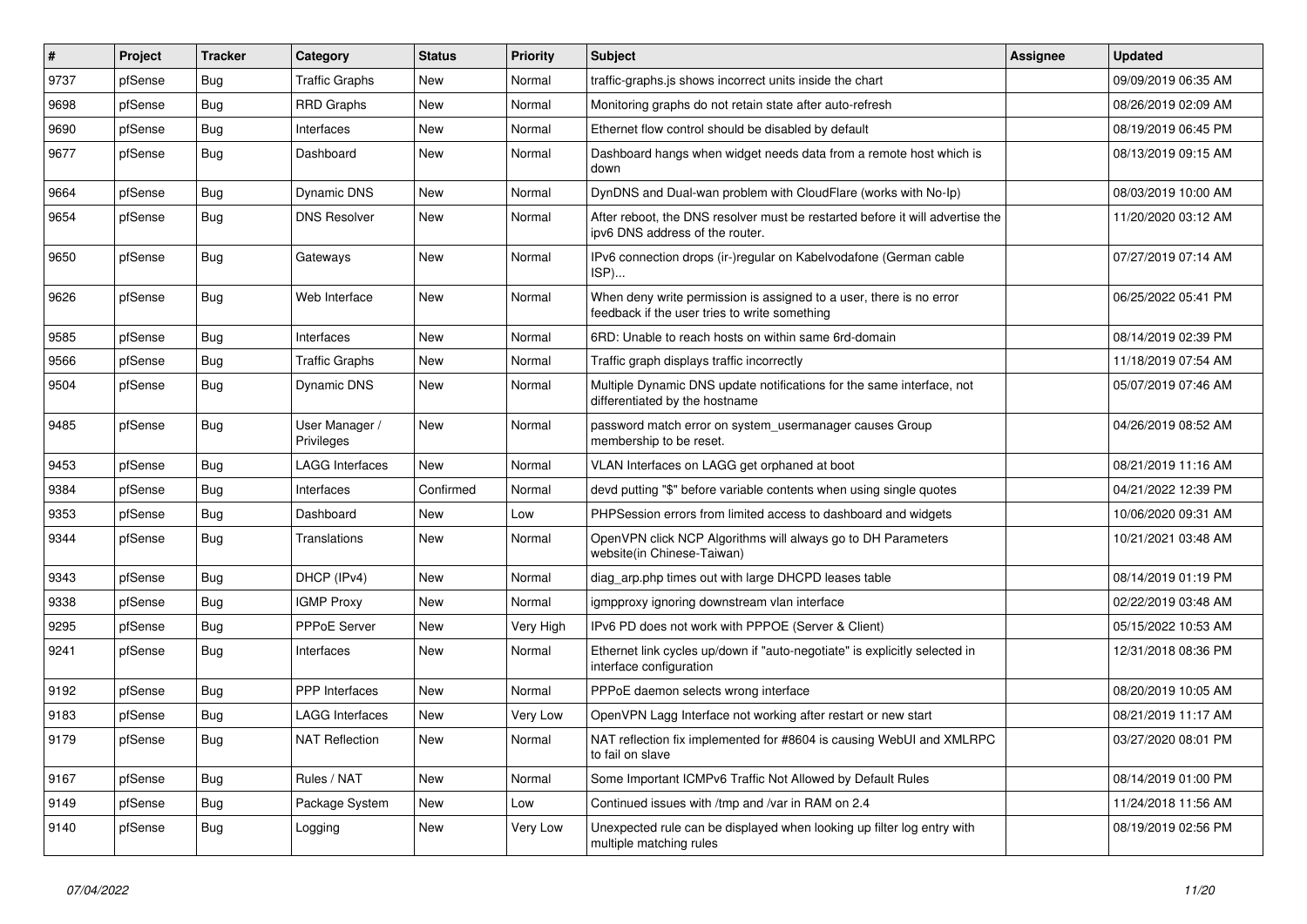| ∦    | Project | <b>Tracker</b> | Category                                 | <b>Status</b> | <b>Priority</b> | Subject                                                                                                                      | <b>Assignee</b> | <b>Updated</b>      |
|------|---------|----------------|------------------------------------------|---------------|-----------------|------------------------------------------------------------------------------------------------------------------------------|-----------------|---------------------|
| 9136 | pfSense | <b>Bug</b>     | DHCP (IPv6)                              | <b>New</b>    | High            | IPv6 Tracking Interfaces Lose IPv6 Address in Certain Cases                                                                  |                 | 04/21/2022 12:39 PM |
| 9101 | pfSense | Bug            | <b>Traffic Graphs</b>                    | New           | Normal          | Traffic Graphs/Dashboard Slows Downloads Being Performed by the<br>Same Firefox Browser                                      |                 | 08/21/2019 09:18 AM |
| 9094 | pfSense | Bug            | Hardware / Drivers                       | Assigned      | Normal          | MBT console settings are not forced to video console                                                                         |                 | 11/07/2018 10:23 AM |
| 9087 | pfSense | Bug            | <b>Traffic Graphs</b>                    | New           | Normal          | Traffic Graph Widget Legend Not Updating                                                                                     |                 | 08/14/2019 12:38 PM |
| 9037 | pfSense | <b>Bug</b>     | <b>DNS Resolver</b>                      | New           | Normal          | Unbound not logging to syslog after reboot                                                                                   |                 | 10/12/2018 05:09 AM |
| 9035 | pfSense | Bug            | Rules / NAT                              | New           | Normal          | Inactive Interfaces are Hidden in Firewall Rules                                                                             |                 | 08/14/2019 12:39 PM |
| 9024 | pfSense | Bug            | <b>Traffic Shaper</b><br>(Limiters)      | Feedback      | Normal          | Ping packet loss under load when using limiters                                                                              |                 | 05/12/2022 11:55 AM |
| 8963 | pfSense | Bug            | <b>Traffic Shaper</b><br>(Limiters)      | New           | Normal          | 2.4.4 Limiters don't work after CARP fail-over                                                                               |                 | 12/10/2018 06:40 AM |
| 8882 | pfSense | Bug            | Interfaces                               | Incomplete    | Normal          | Interface assignments lost on reboot                                                                                         |                 | 02/17/2022 02:24 PM |
| 8846 | pfSense | <b>Bug</b>     | Gateways                                 | New           | Low             | Misleading gateway error message adding/editing static routes using a<br>disabled interface                                  |                 | 08/21/2019 11:29 AM |
| 8831 | pfSense | Bug            | IPv6 Router<br>Advertisements<br>(RADVD) | New           | Very High       | Radvd causes latency spikes                                                                                                  |                 | 04/19/2021 04:51 AM |
| 8820 | pfSense | Bug            | Rules / NAT                              | New           | Low             | System/Advanced/Misc - "Do not kill connections when schedule expires"<br>UN-checked still leaves existing connections open. |                 | 07/28/2020 10:59 AM |
| 8804 | pfSense | Bug            | <b>PPP</b> Interfaces                    | New           | Normal          | Netgate SG-1000 PPPoE Keepalives not prioritized, internet drops                                                             |                 | 08/20/2019 10:06 AM |
| 8770 | pfSense | <b>Bug</b>     | Interfaces                               | New           | Normal          | QinQ interfaces always show as active                                                                                        |                 | 02/01/2020 09:47 AM |
| 8711 | pfSense | Bug            | <b>IGMP Proxy</b>                        | New           | Normal          | igmpproxy with PPPoE Interfaces                                                                                              |                 | 07/28/2018 09:21 AM |
| 8686 | pfSense | Bug            | <b>IPsec</b>                             | New           | Normal          | IPsec VTI: Assigned interface firewall rules are never parsed                                                                |                 | 02/10/2021 12:15 PM |
| 8614 | pfSense | <b>Bug</b>     | DHCP (IPv4)                              | New           | Normal          | Cannot remove Additional BOOTP/DHCP Options                                                                                  |                 | 08/21/2019 09:15 AM |
| 8576 | pfSense | Bug            | Rules / NAT                              | Feedback      | Low             | pfSense stops passing traffic after some time when using Outbound NAT<br>pool w/ Sticky Address                              |                 | 10/28/2021 01:47 PM |
| 8570 | pfSense | Bug            | <b>XML Parser</b>                        | New           | Normal          | Empty (dn)shaper config gets populated with newline                                                                          |                 | 08/20/2019 02:45 PM |
| 8567 | pfSense | <b>Bug</b>     | CARP                                     | New           | Normal          | Using IPv6 VIP alias for services may affect CARP IPv6 VIP work                                                              |                 | 06/12/2018 01:26 PM |
| 8566 | pfSense | Bug            | CARP                                     | New           | Normal          | Wrong IPv6 source in NS request in case using of IPv6 alias                                                                  |                 | 06/12/2018 01:26 PM |
| 8526 | pfSense | <b>Bug</b>     | Interfaces                               | New           | Normal          | DHCP client ignores server replies when 802.1q tagging is used                                                               |                 | 08/14/2019 10:52 AM |
| 8512 | pfSense | Bug            | <b>PPP</b> Interfaces                    | New           | Normal          | PPPoE reconnect fails after interface flap                                                                                   |                 | 08/20/2019 10:06 AM |
| 8502 | pfSense | <b>Bug</b>     | Web Interface                            | Confirmed     | Low             | main (top) menu items do not drop down in some cases                                                                         |                 | 07/06/2020 02:39 PM |
| 8500 | pfSense | <b>Bug</b>     | Dynamic DNS                              | New           | Low             | Incorrect categorization of status/info messages from phpDynDNS                                                              |                 | 08/16/2019 12:50 PM |
| 8464 | pfSense | <b>Bug</b>     | Wireless                                 | New           | Very Low        | Wireless USB card does not connect to WiFi automatically after<br>reboot/halt                                                |                 | 06/19/2020 03:44 AM |
| 8435 | pfSense | Bug            | Interfaces                               | New           | Normal          | DHCPv6 unusable in certain circumstances (US AT&T Fiber, etc.)                                                               |                 | 08/14/2019 10:52 AM |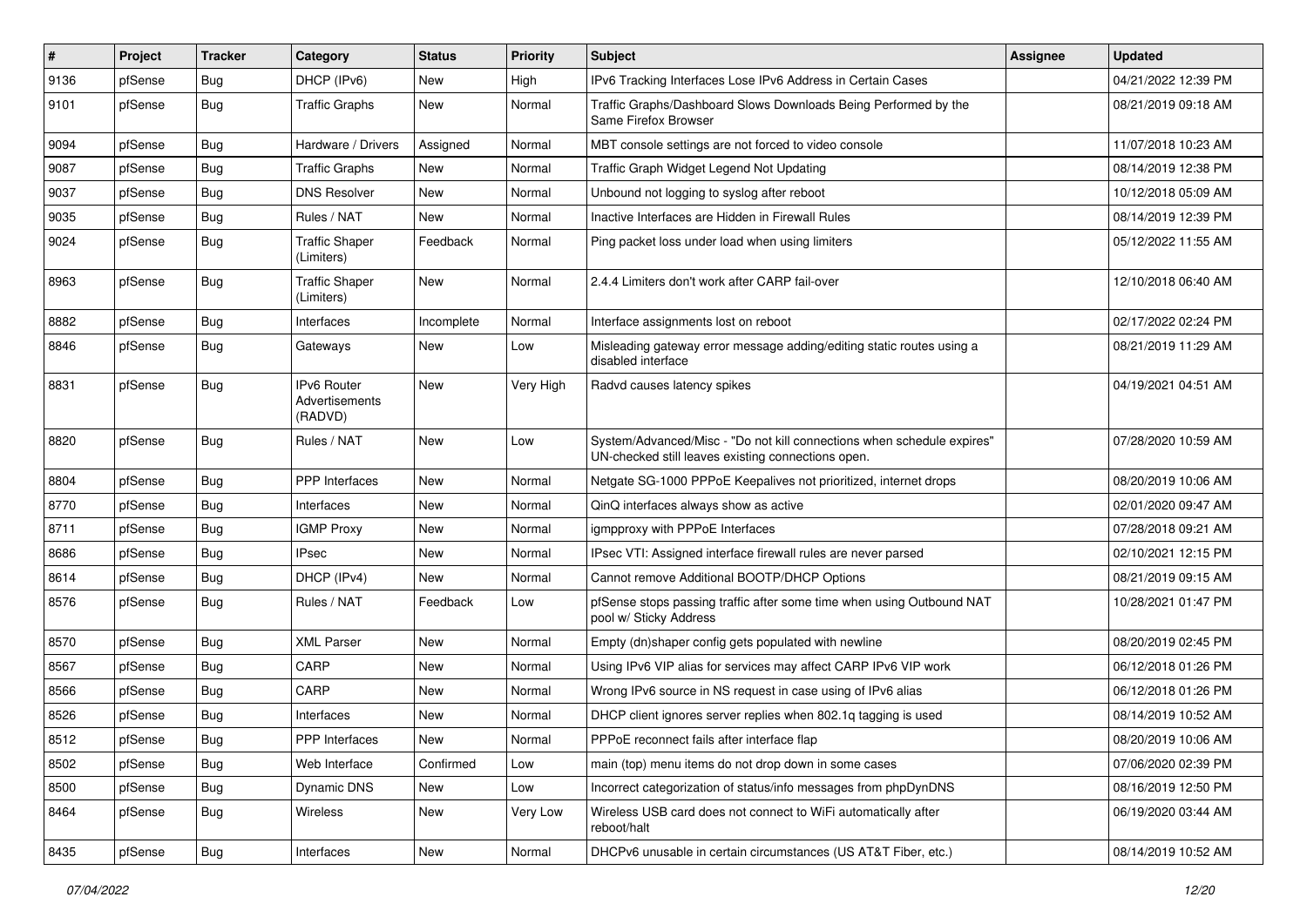| #    | Project | <b>Tracker</b> | Category                        | <b>Status</b> | <b>Priority</b> | <b>Subject</b>                                                                                                                                                                | Assignee | <b>Updated</b>      |
|------|---------|----------------|---------------------------------|---------------|-----------------|-------------------------------------------------------------------------------------------------------------------------------------------------------------------------------|----------|---------------------|
| 8432 | pfSense | Bug            | Dynamic DNS                     | New           | Normal          | Dynamic DNS Client gives an error that it can't find IPv6 address when<br>WAN interface is a LAGG                                                                             |          | 09/17/2020 05:23 AM |
| 8419 | pfSense | Bug            | Web Interface                   | New           | Normal          | webgui, when menubar is fixed to the top of the screen, the last items of<br>long menus cannot be seen/used.                                                                  |          | 07/19/2018 03:10 PM |
| 8406 | pfSense | Bug            | <b>Dynamic DNS</b>              | New           | Normal          | DDNS IPV6 Cloudflare Client does not detect PPOE address                                                                                                                      |          | 03/31/2018 11:56 AM |
| 8401 | pfSense | Bug            | Installer                       | New           | Normal          | Issues related to keys representing alphabetic characters specific to<br>Scandinavian languages and to some other keys.                                                       |          | 03/30/2018 11:06 AM |
| 8343 | pfSense | Bug            | Gateways                        | New           | Normal          | Gateway Routes (Default Routes) not removed in Kernel when removed<br>from GUI                                                                                                |          | 05/14/2020 01:22 AM |
| 8335 | pfSense | <b>Bug</b>     | <b>LAGG Interfaces</b>          | New           | Normal          | System hang with LACP downlink to UniFi switch                                                                                                                                |          | 08/21/2019 11:18 AM |
| 8325 | pfSense | Bug            | UPnP/NAT-PMP                    | New           | Normal          | UPnP not available for pppoe-Clients                                                                                                                                          |          | 11/15/2020 10:33 AM |
| 8313 | pfSense | <b>Bug</b>     | <b>Notifications</b>            | New           | Normal          | STARTTLS auto detection not working                                                                                                                                           |          | 04/21/2022 12:39 PM |
| 8285 | pfSense | <b>Bug</b>     | Web Interface                   | New           | Normal          | Actions on stale data may result in catastrophic results                                                                                                                      |          | 01/16/2018 08:08 PM |
| 8263 | pfSense | Bug            | <b>Traffic Shaper</b><br>(ALTQ) | New           | Normal          | Cannot create a nonlinear `Link Share` service curve because of: "the<br>sum of the child bandwidth higher than parent"                                                       |          | 11/05/2020 07:31 AM |
| 8233 | pfSense | Bug            | <b>NAT Reflection</b>           | New           | Very Low        | NAT reflection back to originating host broken when using FQDN-based IP<br>aliases                                                                                            |          | 08/21/2019 10:53 AM |
| 8207 | pfSense | <b>Bug</b>     | <b>Operating System</b>         | New           | Normal          | 2.4 cannot boot as a Xen VM with more than 7 NICs                                                                                                                             |          | 06/25/2022 05:42 PM |
| 8177 | pfSense | Bug            | Package System                  | New           | Normal          | "/xsl/package.xsl" is referenced in package XML files but not on the<br>firewall                                                                                              |          | 08/14/2019 09:56 AM |
| 8176 | pfSense | Bug            | Package System                  | <b>New</b>    | Normal          | /schema/packages.dtd -- referenced in *xml, but missing?                                                                                                                      |          | 12/09/2017 06:52 PM |
| 8158 | pfSense | Bug            | Interfaces                      | New           | High            | IPv6 Track Interface issue with more than one WAN-Gateway and a<br>number of internal interfaces at least track interface from one interface<br>does not work on regular base |          | 12/03/2017 09:00 AM |
| 8157 | pfSense | Bug            | Dashboard                       | <b>New</b>    | Very Low        | Traffic Graph clutter from time to time                                                                                                                                       |          | 12/03/2017 06:40 AM |
| 8130 | pfSense | <b>Bug</b>     | <b>Traffic Graphs</b>           | New           | Normal          | Status - Monitoring - Area chart displays traffic data differently than Line or<br>Bar charts                                                                                 |          | 11/26/2017 01:40 PM |
| 8122 | pfSense | Bug            | OpenVPN                         | New           | Normal          | openvpn client is unable to use OTP (temporary) passwords                                                                                                                     |          | 04/16/2018 09:28 AM |
| 8113 | pfSense | Bug            | Interfaces                      | New           | Normal          | MTU setting on bridge, openvpn clients ignored                                                                                                                                |          | 12/31/2021 05:55 PM |
| 8095 | pfSense | Bug            | <b>Translations</b>             | New           | Normal          | Unescaped simple quotes break JavaScript features when the French<br>translation is enabled                                                                                   |          | 08/21/2019 09:06 AM |
| 8089 | pfSense | <b>Bug</b>     | Interfaces                      | New           | High            | VLAN page breaks after config restore to new hardware.                                                                                                                        |          | 11/21/2017 01:38 PM |
| 8087 | pfSense | Bug            | Authentication                  | New           | Normal          | Provide Calling-Station-ID to RADIUS backed VPN connections                                                                                                                   |          | 06/06/2020 05:36 AM |
| 8076 | pfSense | <b>Bug</b>     | Backup / Restore                | New           | Normal          | User can easily apply an unusable interface configuration after restore                                                                                                       |          | 08/14/2019 10:52 AM |
| 8073 | pfSense | <b>Bug</b>     | <b>IPsec</b>                    | New           | Normal          | Traffic inexplicably not going through IPSEC despite (in theory) matching<br>SPs                                                                                              |          | 11/09/2017 02:51 AM |
| 8066 | pfSense | <b>Bug</b>     | Routing                         | New           | Normal          | Static routes not applied when they go out a interface using carp                                                                                                             |          | 11/08/2017 02:04 AM |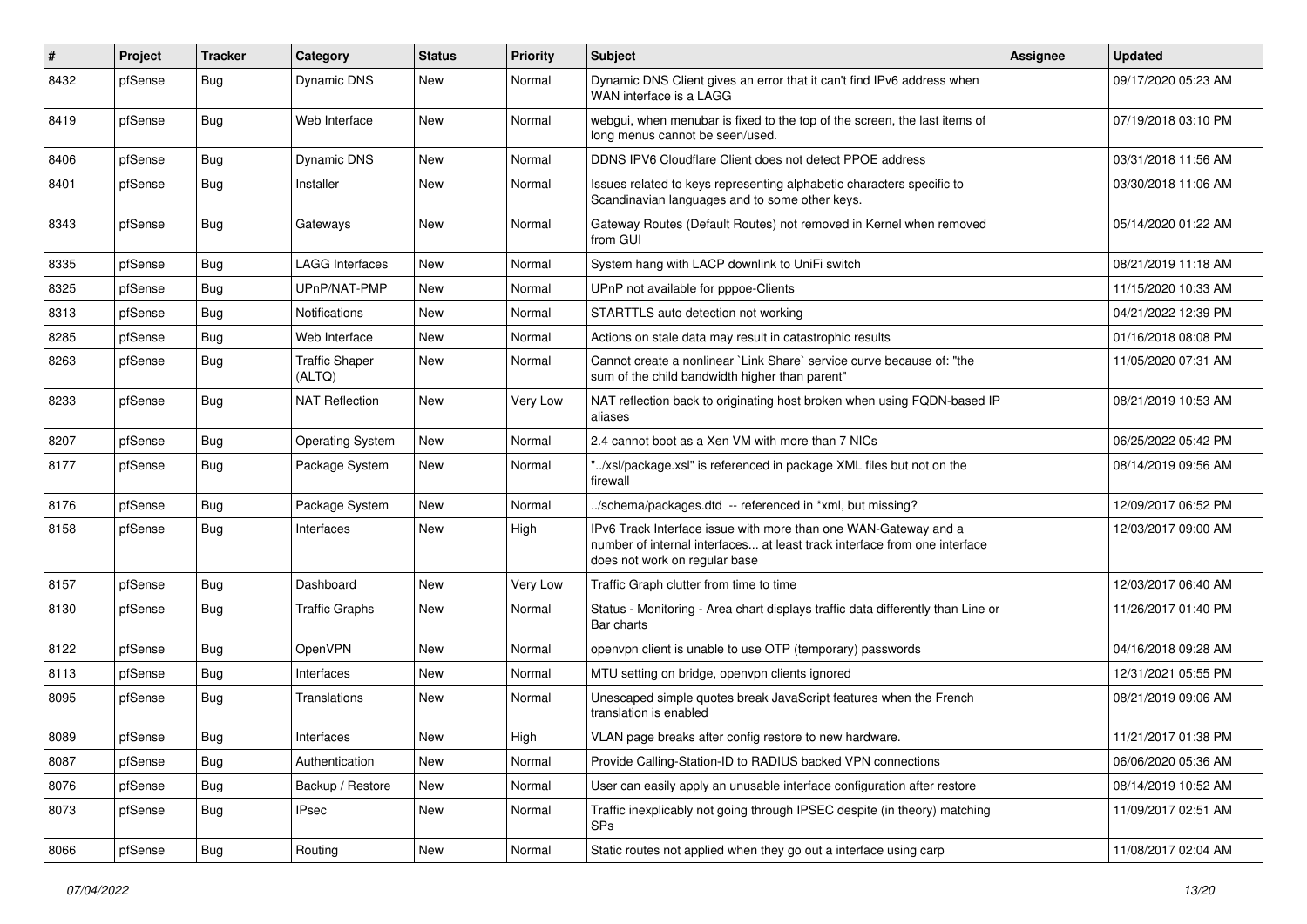| $\vert$ # | Project | <b>Tracker</b> | Category                                        | <b>Status</b> | <b>Priority</b> | Subject                                                                                                                           | <b>Assignee</b> | <b>Updated</b>      |
|-----------|---------|----------------|-------------------------------------------------|---------------|-----------------|-----------------------------------------------------------------------------------------------------------------------------------|-----------------|---------------------|
| 8050      | pfSense | <b>Bug</b>     | Interfaces                                      | New           | High            | Enabling bridge while interfaces have link freezes console                                                                        |                 | 11/03/2017 04:38 PM |
| 8004      | pfSense | Bug            | <b>NAT Reflection</b>                           | New           | Normal          | Error notice for a deleted NAT that had a RULE or an existing NAT which<br>is claimed to have no NAT port                         |                 | 10/24/2017 06:39 PM |
| 7986      | pfSense | Bug            | Wireless                                        | <b>New</b>    | Normal          | WLAN card no longer properly initialized under 2.4.0                                                                              |                 | 06/19/2020 08:08 AM |
| 7977      | pfSense | <b>Bug</b>     | Translations                                    | New           | Normal          | English text shown in stead of translated text (Routing - Gateway groups -<br>edit)                                               |                 | 08/21/2019 11:28 AM |
| 7964      | pfSense | Bug            | Multi-WAN                                       | New           | Normal          | Restart openvpn on gateway switching                                                                                              |                 | 08/19/2019 12:35 PM |
| 7943      | pfSense | Bug            | Web Interface                                   | <b>New</b>    | Normal          | CSS Overflow Fix for Drop Down Menus in webConfigurator                                                                           |                 | 11/21/2020 02:54 PM |
| 7899      | pfSense | <b>Bug</b>     | <b>Traffic Shaper</b><br>(ALTQ)                 | New           | Normal          | a floating 'match' rule on LAN does not put traffic from a broswer on a<br>clientpc into a shaper queue                           |                 | 09/28/2017 09:16 AM |
| 7863      | pfSense | Bug            | User Manager /<br>Privileges                    | New           | Normal          | The "WebCfg - All pages" permission inclueds the "User - System: Shell<br>account access" even though that is not a WebCofg page. |                 | 09/16/2017 05:13 AM |
| 7857      | pfSense | Bug            | Dashboard                                       | <b>New</b>    | Very Low        | Interfaces Widget U/I fails to wrap IPV6 addresses when the string is too<br>wide for the widget                                  |                 | 08/13/2019 09:15 AM |
| 7848      | pfSense | Bug            | Diagnostics                                     | <b>New</b>    | Low             | NDP Table Sort by Expiration Error                                                                                                |                 | 08/26/2019 02:56 PM |
| 7821      | pfSense | Bug            | DHCP (IPv6)                                     | New           | Normal          | GIF does not support broadcast                                                                                                    |                 | 08/29/2017 10:50 AM |
| 7788      | pfSense | Bug            | Dashboard                                       | <b>New</b>    | Low             | Irregular updating of widgets like cpu/uptime on system widget.                                                                   |                 | 08/21/2019 09:03 AM |
| 7779      | pfSense | <b>Bug</b>     | OpenVPN                                         | New           | Normal          | Traffic crossing a site-to-site OpenVPN tunnel fails to fragment.                                                                 |                 | 06/02/2021 08:26 AM |
| 7757      | pfSense | <b>Bug</b>     | Backup / Restore                                | <b>New</b>    | Normal          | Auto Config Backup fails to upload unless Default Gateway is up                                                                   |                 | 08/16/2019 12:47 PM |
| 7737      | pfSense | Bug            | <b>IPv6 Router</b><br>Advertisements<br>(RADVD) | New           | Normal          | radvd error message                                                                                                               |                 | 08/13/2019 09:41 AM |
| 7734      | pfSense | Bug            | DHCP (IPv6)                                     | <b>New</b>    | Normal          | Using opton ia pd0 does not renew prefix and prefix get dropped                                                                   |                 | 07/31/2017 03:46 AM |
| 7730      | pfSense | Bug            | Interfaces                                      | New           | High            | 2.3.4_1 greX: loop detected when hit save on filter rules or interfaces                                                           |                 | 07/27/2017 08:16 AM |
| 7665      | pfSense | Bug            | Aliases / Tables                                | <b>New</b>    | Normal          | Host range validation for Aliases is not strict enough                                                                            |                 | 08/21/2019 11:01 AM |
| 7648      | pfSense | Bug            | CARP                                            | New           | Very Low        | SPAN ports on an interface renders CARP HA inoperative                                                                            |                 | 06/14/2017 09:19 PM |
| 7590      | pfSense | Bug            | Diagnostics                                     | <b>New</b>    | Normal          | diag_edit do not save when nothing to sae (in directory browse view)                                                              |                 | 05/20/2017 05:04 PM |
| 7589      | pfSense | <b>Bug</b>     | Diagnostics                                     | <b>New</b>    | Normal          | diag edit.php old print info box                                                                                                  |                 | 05/20/2017 05:02 PM |
| 7553      | pfSense | <b>Bug</b>     | Captive Portal                                  | Confirmed     | Very Low        | Captive portal on a parent interface blocks traffic on VLAN interfaces too                                                        |                 | 08/19/2018 03:15 PM |
| 7551      | pfSense | <b>Bug</b>     | Rules / NAT                                     | New           | Normal          | Dynamic IPsec endpoints not added to rule set after WAN down/up                                                                   |                 | 05/16/2017 02:26 PM |
| 7476      | pfSense | <b>Bug</b>     | Logging                                         | New           | Normal          | Dirty buffer used to build log messages?                                                                                          |                 | 04/17/2017 09:51 PM |
| 7430      | pfSense | <b>Bug</b>     | Interfaces                                      | New           | Normal          | pfsense-utils.inc - where_is_ipaddr_configured() should account for<br>loopback interface                                         |                 | 08/13/2019 03:48 PM |
| 7420      | pfSense | Bug            | <b>IPsec</b>                                    | New           | Normal          | ipsec status freezing                                                                                                             |                 | 02/13/2020 09:09 AM |
| 7402      | pfSense | <b>Bug</b>     | Web Interface                                   | New           | Normal          | Inconsistent use of htmlentities validation checks                                                                                |                 | 03/21/2017 08:58 AM |
| 7373      | pfSense | Bug            | Rules / NAT                                     | New           | Normal          | Firewall schedules GUI needs to be redone from scratch                                                                            |                 | 08/21/2019 08:56 AM |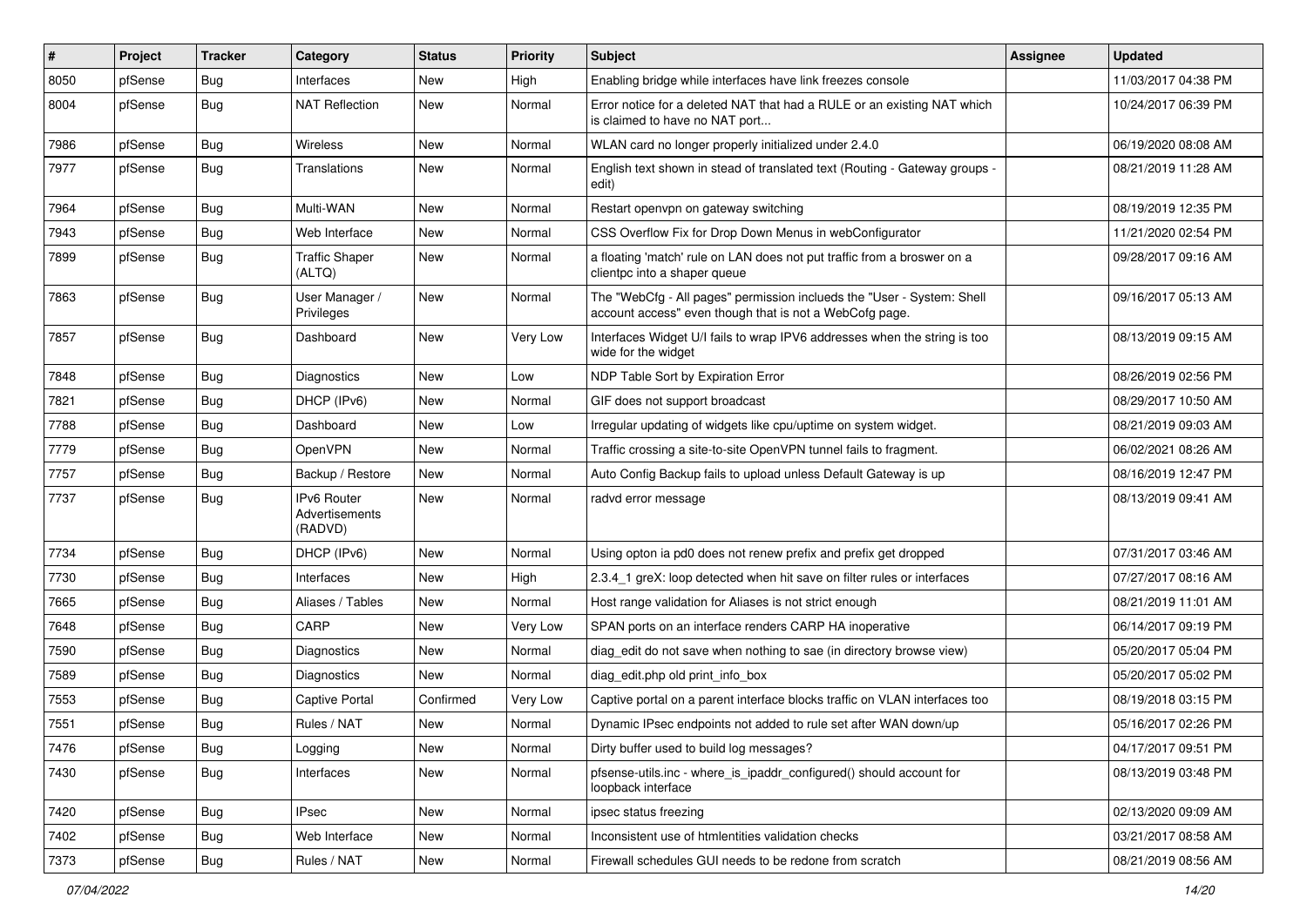| #    | Project | <b>Tracker</b> | Category                                        | <b>Status</b> | <b>Priority</b> | <b>Subject</b>                                                                                                                                         | Assignee | <b>Updated</b>      |
|------|---------|----------------|-------------------------------------------------|---------------|-----------------|--------------------------------------------------------------------------------------------------------------------------------------------------------|----------|---------------------|
| 7352 | pfSense | Bug            | Routing                                         | <b>New</b>    | Normal          | pfSense IPv6 static route is dumped after a WAN flap                                                                                                   |          | 01/20/2022 09:35 AM |
| 7329 | pfSense | Bug            | <b>DNS Forwarder</b>                            | <b>New</b>    | Low             | <b>DHCP Not Updating DNS</b>                                                                                                                           |          | 01/21/2022 09:16 PM |
| 7314 | pfSense | Bug            | <b>RRD Graphs</b>                               | <b>New</b>    | Low             | Discrepancy in ntp monitoring view                                                                                                                     |          | 02/24/2017 08:37 PM |
| 7303 | pfSense | <b>Bug</b>     | <b>IPv6 Router</b><br>Advertisements<br>(RADVD) | <b>New</b>    | Normal          | ipv6 connectivity lost on pfSense reboot                                                                                                               |          | 08/20/2019 12:23 PM |
| 7289 | pfSense | Bug            | Certificates                                    | <b>New</b>    | Low             | Generating 4096bit Certificate                                                                                                                         |          | 08/14/2019 09:56 AM |
| 7286 | pfSense | <b>Bug</b>     | OpenVPN                                         | Incomplete    | Normal          | OpenVPN client is unreliable when you have multiple tunnels                                                                                            |          | 08/19/2019 03:28 PM |
| 7238 | pfSense | <b>Bug</b>     | Web Interface                                   | <b>New</b>    | Normal          | Menu layout broken when using "Hostname in Menu" with long hostnames                                                                                   |          | 02/21/2017 07:01 AM |
| 7195 | pfSense | <b>Bug</b>     | Package System                                  | New           | Normal          | pkg edit.php - <checkenablefields> tag has no effect on fields other than<br/>checkbox/input</checkenablefields>                                       |          | 08/21/2019 09:15 AM |
| 7172 | pfSense | Bug            | DHCP (IPv4)                                     | New           | Normal          | Sorting by hostname in Services > DHCP Server > LAN should be<br>"natural" (alphanumeric friendly)                                                     |          | 08/20/2019 03:47 PM |
| 7152 | pfSense | <b>Bug</b>     | <b>DNS Resolver</b>                             | <b>New</b>    | Normal          | Unbound / DNS Resolver issue if "Register DHCP static mappings in the<br>DNS Resolver" set before wildcard DNS custom options                          |          | 12/18/2021 04:59 PM |
| 7138 | pfSense | Bug            | DHCP (IPv6)                                     | Assigned      | Normal          | Pfsense wide dhcpv6 client doesn't recognise ifid statement                                                                                            |          | 04/21/2022 12:39 PM |
| 7113 | pfSense | <b>Bug</b>     | Dashboard                                       | <b>New</b>    | Normal          | Interface name in Traffic Graphs                                                                                                                       |          | 12/31/2021 05:40 PM |
| 7096 | pfSense | Bug            | <b>DNS Resolver</b>                             | Feedback      | Normal          | Unbound fails to start on boot if specific network devices are configured in<br>the "Network Interfaces"                                               |          | 11/22/2021 08:59 AM |
| 7082 | pfSense | Bug            | Package System                                  | <b>New</b>    | Normal          | pkg edit.php - impossible to use default value with rowhelperfield                                                                                     |          | 08/21/2019 09:15 AM |
| 7040 | pfSense | Bug            | Interfaces                                      | <b>New</b>    | Normal          | Issue when disabling an interface                                                                                                                      |          | 12/26/2016 02:56 AM |
| 6977 | pfSense | <b>Bug</b>     | Interfaces                                      | New           | Normal          | VLAN traffic is erroneously counted as underlying iface (untagged) traffic                                                                             |          | 08/13/2019 02:56 PM |
| 6926 | pfSense | <b>Bug</b>     | UPnP/NAT-PMP                                    | New           | Normal          | Miniupnp advertising expired IPv6 address                                                                                                              |          | 01/15/2022 08:29 PM |
| 6823 | pfSense | Bug            | Interfaces                                      | <b>New</b>    | Normal          | No connectivity after changing link state to UP                                                                                                        |          | 04/21/2022 12:39 PM |
| 6803 | pfSense | <b>Bug</b>     | Web Interface                                   | New           | Normal          | CSRF timeout occurs when it (probably) shouldn't                                                                                                       |          | 11/03/2016 09:43 PM |
| 6799 | pfSense | <b>Bug</b>     | Rules / NAT                                     | <b>New</b>    | Normal          | Using NOT (!) with interface subnet macros results unexpected traffic<br>passing when multiple subnets are included in the macro (i.e. VIP<br>subnets) |          | 02/07/2022 02:18 PM |
| 6691 | pfSense | Bug            | DHCP (IPv6)                                     | <b>New</b>    | Normal          | dhcp6c quits after only two tries if no response was received                                                                                          |          | 12/07/2020 04:25 PM |
| 6668 | pfSense | Bug            | <b>IPsec</b>                                    | Feedback      | Normal          | IPSec tunnel + L2TP/IPSec VPN - wrong PSK chosen by pfSense                                                                                            |          | 09/21/2019 02:07 AM |
| 6627 | pfSense | <b>Bug</b>     | Rules / NAT                                     | <b>New</b>    | Normal          | floating tab match rules ignore quick action so should be removed                                                                                      |          | 07/18/2016 02:15 PM |
| 6614 | pfSense | <b>Bug</b>     | Web Interface                                   | Confirmed     | Normal          | Dashboard high CPU usage                                                                                                                               |          | 07/14/2016 03:04 PM |
| 6605 | pfSense | Bug            | Interfaces                                      | Confirmed     | Normal          | rc.linkup logic issues with actions taken                                                                                                              |          | 07/12/2016 07:46 PM |
| 6580 | pfSense | Bug            | <b>Operating System</b>                         | Confirmed     | Normal          | Bridge with down member interface sends ICMP unreachables where it<br>shouldn't                                                                        |          | 07/05/2016 05:40 PM |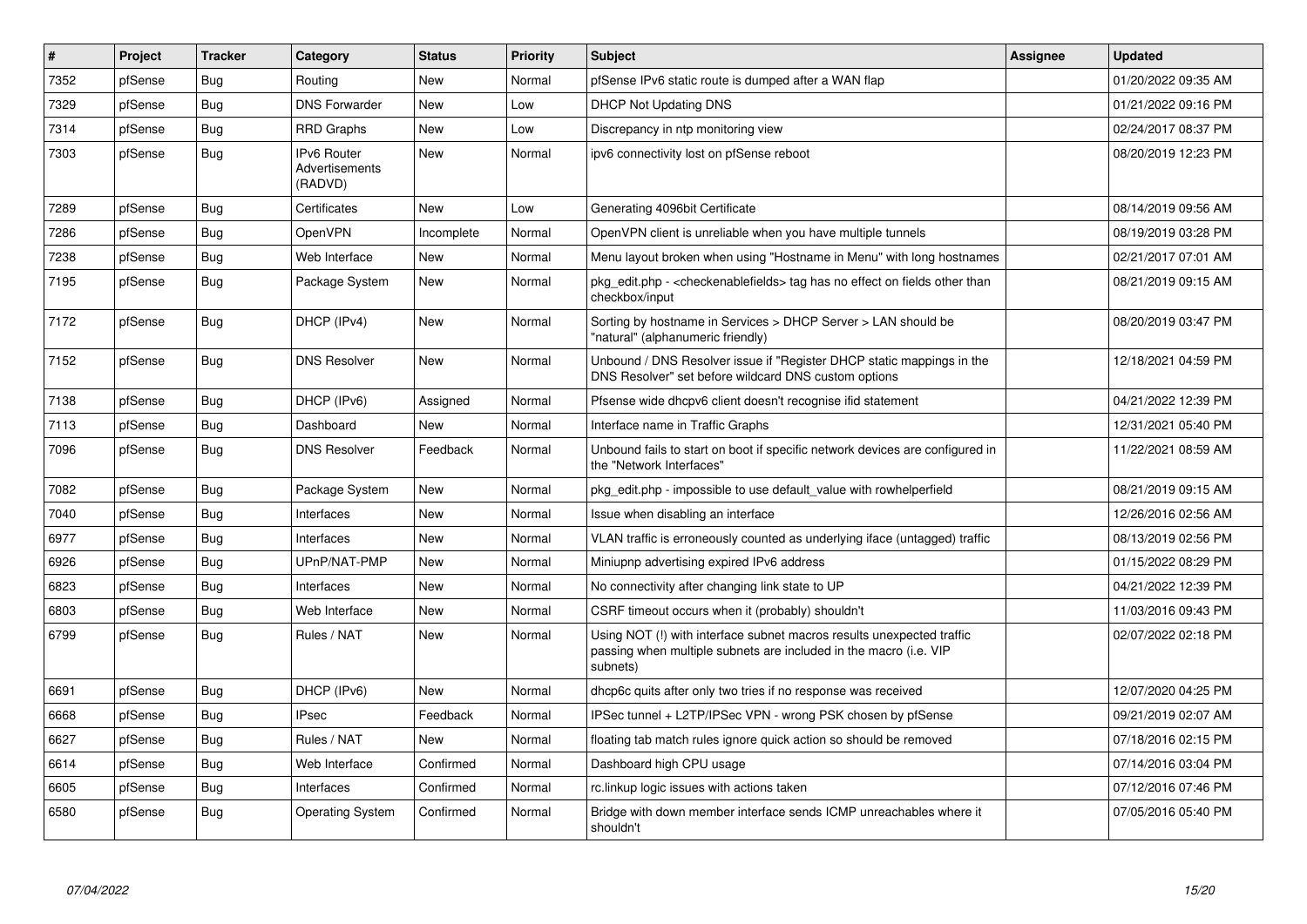| $\pmb{\#}$ | Project | <b>Tracker</b> | Category                                        | <b>Status</b> | <b>Priority</b> | Subject                                                                                               | <b>Assignee</b> | <b>Updated</b>      |
|------------|---------|----------------|-------------------------------------------------|---------------|-----------------|-------------------------------------------------------------------------------------------------------|-----------------|---------------------|
| 6541       | pfSense | <b>Bug</b>     | IPv6 Router<br><b>Advertisements</b><br>(RADVD) | <b>New</b>    | Normal          | IPv6 RAs always include on-link prefix; clients may not use DHCPv6<br>managed addresses               |                 | 08/13/2019 03:23 PM |
| 6517       | pfSense | <b>Bug</b>     | <b>IPsec</b>                                    | Confirmed     | Normal          | Adding mobile IPsec phase 2 entries requires restart of strongswan                                    |                 | 06/21/2016 11:04 PM |
| 6493       | pfSense | <b>Bug</b>     | Web Interface                                   | Confirmed     | Normal          | Dynamic DNS clients slow page load                                                                    |                 | 06/17/2016 03:43 AM |
| 6481       | pfSense | Bug            | <b>IPsec</b>                                    | New           | Normal          | loading EAP_RADIUS method failed                                                                      |                 | 03/24/2020 04:25 PM |
| 6430       | pfSense | <b>Bug</b>     | <b>DNS Resolver</b>                             | Confirmed     | Low             | pfsense should sanity-check hostnames when copying from dhcpd.leases<br>to /etc/hosts                 |                 | 08/13/2019 01:23 PM |
| 6398       | pfSense | <b>Bug</b>     | Configuration<br>Backend                        | New           | Normal          | If config cannot be loaded due to corruption or bug, it isn't handled<br>gracefully (just stops)      |                 | 08/13/2019 01:23 PM |
| 6386       | pfSense | <b>Bug</b>     | IPv6 Router<br>Advertisements<br>(RADVD)        | <b>New</b>    | Low             | Switching Router Advertisements to disabled should broadcast IP<br>Removal messages                   |                 | 05/22/2016 10:44 PM |
| 6370       | pfSense | <b>Bug</b>     | <b>IPsec</b>                                    | Confirmed     | Normal          | IPSEC bound to WAN gateway group and Dynamic DNS doesn't to fail<br>back tunnel to WAN on DDNS update |                 | 08/31/2021 07:38 AM |
| 6362       | pfSense | <b>Bug</b>     | DHCP (IPv4)                                     | Confirmed     | Normal          | DHCP Client ID not used                                                                               |                 | 07/09/2021 06:30 AM |
| 6361       | pfSense | <b>Bug</b>     | Web Interface                                   | New           | Low             | Responsive Mobile Menu issue                                                                          |                 | 05/16/2016 12:09 PM |
| 6321       | pfSense | <b>Bug</b>     | L <sub>2</sub> TP                               | New           | Normal          | Problem with connecting I2tp over ipsec from android and windows                                      |                 | 11/13/2020 11:01 AM |
| 6289       | pfSense | <b>Bug</b>     | Interfaces                                      | <b>New</b>    | Normal          | IPv6 address not given to track6 interfaces on create                                                 |                 | 12/30/2021 04:17 AM |
| 6255       | pfSense | Bug            | PPP Interfaces                                  | Confirmed     | Low             | PPP Country/Provider/Plan configuration not saved                                                     |                 | 04/25/2016 07:15 PM |
| 6186       | pfSense | <b>Bug</b>     | Services                                        | New           | Normal          | race conditions in service startup                                                                    |                 | 04/21/2022 12:39 PM |
| 6055       | pfSense | <b>Bug</b>     | Package System                                  | Confirmed     | Low             | Menu items may remain from packages no longer installed                                               |                 | 06/18/2021 08:46 PM |
| 6051       | pfSense | Bug            | DHCP (IPv6)                                     | New           | Normal          | DHCPv6 Client Failure for additional WAN Address causes<br>2-seconds-service-restart-loop             |                 | 12/03/2020 01:08 AM |
| 6029       | pfSense | Bug            | <b>XML Parser</b>                               | <b>New</b>    | Normal          | Unhelpful error messages in xmlparse*.inc and generally                                               |                 | 08/13/2019 12:52 PM |
| 6011       | pfSense | <b>Bug</b>     | Web Interface                                   | Confirmed     | Low             | IPv6 link local fails HTTP REFERER check                                                              |                 | 09/04/2016 09:57 AM |
| 5887       | pfSense | <b>Bug</b>     | Interfaces                                      | Confirmed     | Normal          | hardware_offloading_applyflags sets/unsets most values when already set<br>correctly                  |                 | 07/06/2016 03:31 PM |
| 5849       | pfSense | <b>Bug</b>     | CARP                                            | <b>New</b>    | Normal          | Routing fail on CARP IPsec                                                                            |                 | 12/18/2021 04:41 PM |
| 5791       | pfSense | Bug            | Rules / NAT                                     | Confirmed     | Normal          | tftp-proxy functionality is easilly broken by unrelated rules                                         |                 | 07/10/2016 12:24 AM |
| 5786       | pfSense | <b>Bug</b>     | Web Interface                                   | New           | Normal          | Check WebConfigurator port for conflicts                                                              |                 | 04/21/2022 12:39 PM |
| 5658       | pfSense | <b>Bug</b>     | <b>Captive Portal</b>                           | Confirmed     | Low             | Files with the same name cannot be uploaded to multiple captive portal<br>zones                       |                 | 12/18/2015 07:19 PM |
| 5652       | pfSense | <b>Bug</b>     | Authentication                                  | New           | Normal          | Radius IETF Class Group Assignment - Incorrect Standard                                               |                 | 08/13/2019 01:39 PM |
| 5629       | pfSense | <b>Bug</b>     | <b>IPsec</b>                                    | New           | Normal          | Allow for IPsec configuration using certs without a CA                                                |                 | 12/31/2021 05:21 PM |
| 5469       | pfSense | Bug            | Package System                                  | Confirmed     | Low             | package.dtd XSD schema is a piece of pathetic, useless, unmaintained<br>junk                          |                 | 11/22/2015 06:26 AM |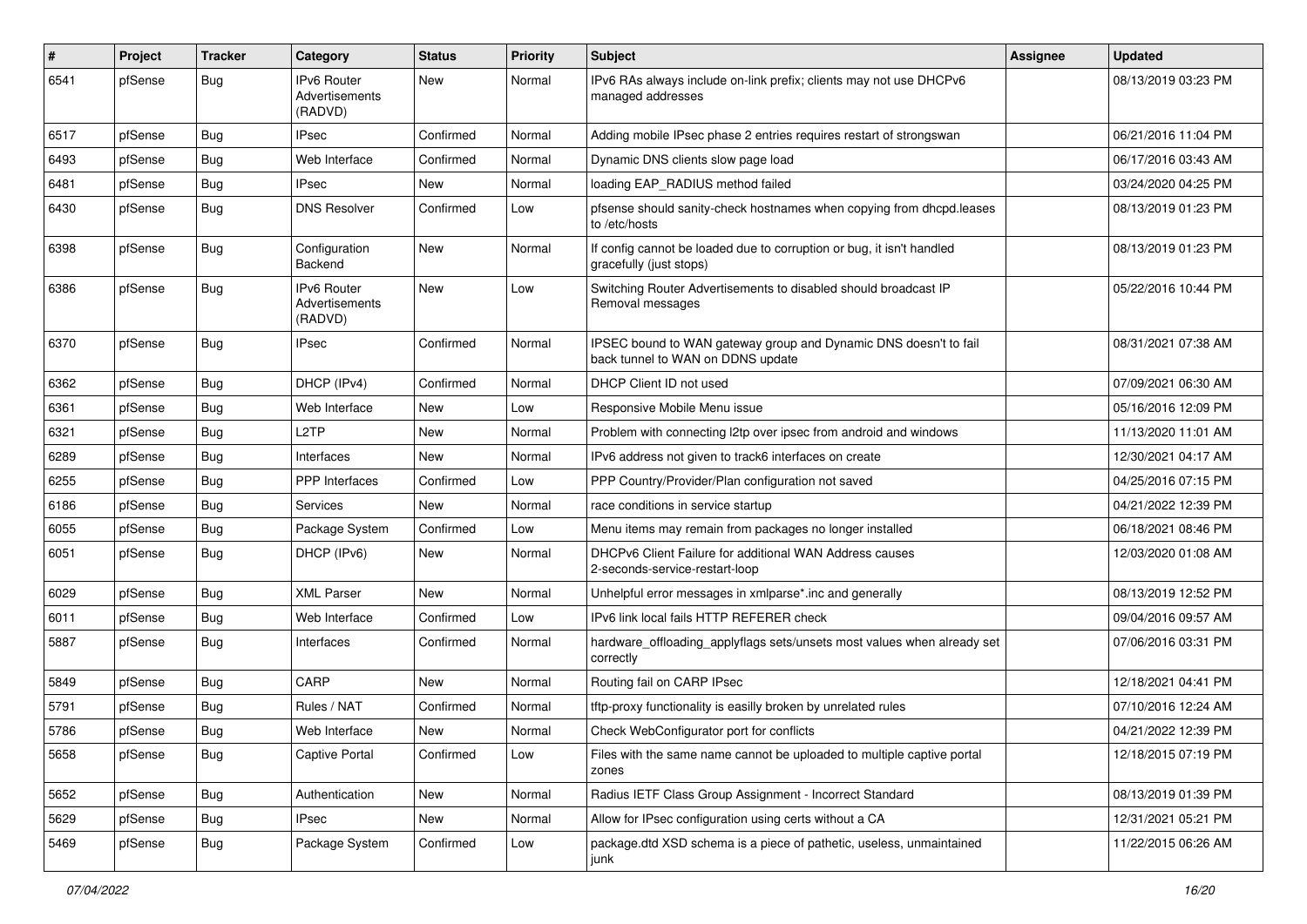| $\vert$ # | Project | <b>Tracker</b> | Category                        | <b>Status</b> | <b>Priority</b> | Subject                                                                                                         | Assignee | <b>Updated</b>      |
|-----------|---------|----------------|---------------------------------|---------------|-----------------|-----------------------------------------------------------------------------------------------------------------|----------|---------------------|
| 5413      | pfSense | Bug            | <b>DNS Resolver</b>             | Confirmed     | High            | Incorrect Handling of Unbound Resolver [service restarts, cache loss,<br>DNS service interruption]              |          | 06/19/2022 11:11 PM |
| 5355      | pfSense | Bug            | <b>IPsec</b>                    | New           | High            | on Dynamic WAN IP (DHCP Client) it takes 10 minutes before Phase1<br>reconnects                                 |          | 07/08/2016 10:29 PM |
| 5306      | pfSense | Bug            | Package System                  | <b>New</b>    | Normal          | textarea fields should have linebreaks sanitized automatically on save                                          |          | 03/03/2017 04:15 AM |
| 5253      | pfSense | <b>Bug</b>     | <b>PPP</b> Interfaces           | New           | Normal          | 3gstats.php 100% CPU                                                                                            |          | 01/08/2022 05:02 PM |
| 5091      | pfSense | <b>Bug</b>     | Rules / NAT                     | Confirmed     | Very Low        | In rule creation destination ports fields (from and to) are too small to read<br>ports aliases names            |          | 01/07/2020 07:48 AM |
| 5075      | pfSense | Bug            | Rules / NAT                     | Confirmed     | Normal          | pf errors that don't return a line number on first line don't file notice                                       |          | 09/01/2015 06:42 PM |
| 4845      | pfSense | <b>Bug</b>     | CARP                            | Confirmed     | High            | CARP preemption doesn't switch to backup where connectivity between<br>systems is lost but not NIC link         |          | 07/28/2015 07:55 AM |
| 4740      | pfSense | Bug            | Wireless                        | New           | Normal          | Intel wireless kernel panic in infrastructure mode with WPA                                                     |          | 11/13/2020 08:38 AM |
| 4680      | pfSense | <b>Bug</b>     | <b>DHCP Relay</b>               | <b>New</b>    | Normal          | DHCP relay does not work with DHCP server on other end of OpenVPN<br>tunnel                                     |          | 05/05/2015 06:55 PM |
| 4604      | pfSense | Bug            | <b>NTPD</b>                     | New           | Normal          | NTP time server entries may or may not work, depending upon interfaces<br>selected when configuring NTP service |          | 12/11/2021 07:59 PM |
| 4500      | pfSense | Bug            | UPnP/NAT-PMP                    | Confirmed     | Normal          | Some miniupnp port mappings are not displayed in the Status page                                                |          | 04/25/2022 12:49 PM |
| 4474      | pfSense | <b>Bug</b>     | Package System                  | Confirmed     | Normal          | IP address change triggers reload of all packages                                                               |          | 02/13/2017 07:21 AM |
| 4467      | pfSense | Bug            | <b>Traffic Shaper</b><br>(ALTQ) | New           | Normal          | Traffic Graphs shows wrong throughput when traffic shaping enabled                                              |          | 02/23/2015 05:31 PM |
| 4428      | pfSense | Bug            | Interfaces                      | Confirmed     | Normal          | Setting media option on em(4) leads to infinite link cycling                                                    |          | 07/06/2016 12:45 AM |
| 4345      | pfSense | <b>Bug</b>     | <b>Operating System</b>         | Confirmed     | Normal          | Traffic Shaping doesn't work with Xen netfront driver                                                           |          | 12/31/2021 05:30 PM |
| 4154      | pfSense | Bug            | User Manager /<br>Privileges    | Confirmed     | Normal          | RADIUS authentication not working over IPv6                                                                     |          | 04/21/2022 12:39 PM |
| 4061      | pfSense | Bug            | DHCP (IPv4)                     | Confirmed     | Normal          | dhcpd doesn't send client-hostname to peer, breaking DHCP lease<br>registrations w/HA                           |          | 02/24/2017 08:58 PM |
| 3889      | pfSense | <b>Bug</b>     | <b>XML Parser</b>               | Confirmed     | Low             | Non relevant changes in config.xml                                                                              |          | 08/13/2019 12:23 PM |
| 3796      | pfSense | Bug            | Diagnostics                     | Confirmed     | Normal          | States summary fails and is very slow with large state tables                                                   |          | 12/11/2021 08:03 PM |
| 3771      | pfSense | Bug            | DHCP (IPv4)                     | New           | Normal          | Webinterface and dhcpdcrashes with 500+ static leases                                                           |          | 08/21/2019 09:26 AM |
| 3706      | pfSense | <b>Bug</b>     | User Manager /<br>Privileges    | New           | Normal          | Permission order affects default page on limited accounts, but can't<br>reorder                                 |          | 02/06/2016 04:10 AM |
| 3465      | pfSense | <b>Bug</b>     | <b>Traffic Shaper</b><br>(ALTQ) | New           | Normal          | Editing Traffic Shaper queues causes status queues.php error                                                    |          | 02/19/2014 01:53 AM |
| 3411      | pfSense | <b>Bug</b>     | Dashboard                       | New           | Low             | Interfaces and statistics dashboard widgets very slow with large numbers<br>of interfaces                       |          | 01/24/2014 02:09 AM |
| 3404      | pfSense | <b>Bug</b>     | DHCP (IPv4)                     | New           | Normal          | DHCP Server Fails to Start on Interfaces that are Slow to Come Online<br>During Boot                            |          | 02/11/2014 05:09 PM |
| 3382      | pfSense | <b>Bug</b>     | <b>IGMP Proxy</b>               | New           | Normal          | IGMPPROXY fails with more than 32 interfaces                                                                    |          | 07/12/2016 11:01 PM |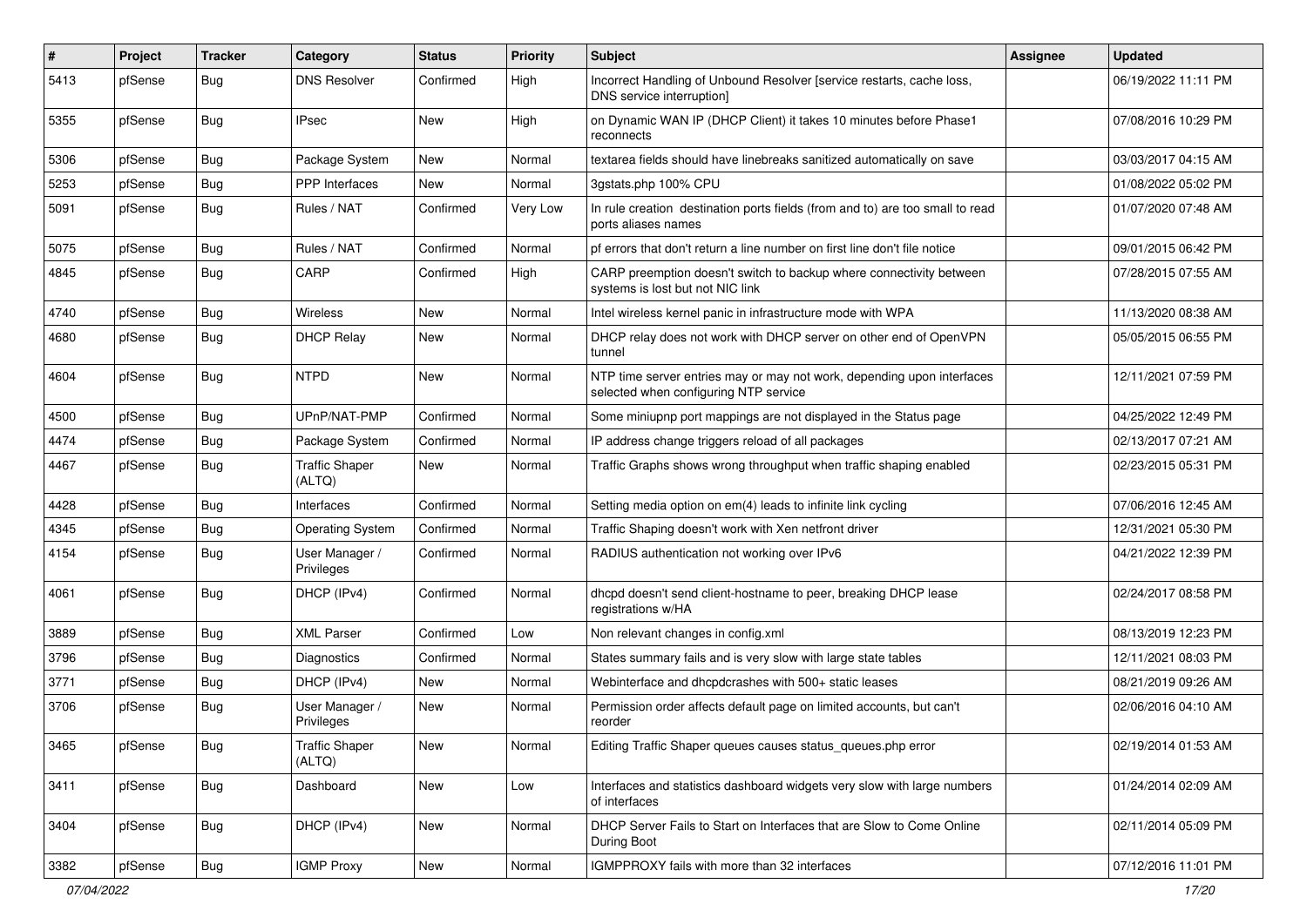| $\vert$ # | Project | <b>Tracker</b> | Category                            | <b>Status</b>                 | <b>Priority</b> | Subject                                                                                                                                     | Assignee       | <b>Updated</b>      |
|-----------|---------|----------------|-------------------------------------|-------------------------------|-----------------|---------------------------------------------------------------------------------------------------------------------------------------------|----------------|---------------------|
| 3358      | pfSense | <b>Bug</b>     | Package System                      | New                           | Normal          | new version of <include_file> is not required during reinstall_all</include_file>                                                           |                | 12/26/2014 12:13 PM |
| 3326      | pfSense | Bug            | <b>PPP</b> Interfaces               | New                           | Normal          | IPv6 only PPPoE connection                                                                                                                  |                | 11/18/2013 09:37 AM |
| 3312      | pfSense | <b>Bug</b>     | IPsec                               | New                           | Normal          | Gateway on IPsec rules is not functional in pf                                                                                              |                | 01/28/2020 10:09 PM |
| 2367      | pfSense | Bug            | Rules / NAT                         | New                           | Normal          | display negate rules in firewall_rules.php and evaluate when added                                                                          |                | 05/07/2012 06:11 PM |
| 2335      | pfSense | <b>Bug</b>     | <b>Operating System</b>             | New                           | Normal          | IGMPProxy and CARP Results in System Instability Upon Reboot                                                                                |                | 07/19/2014 10:25 PM |
| 2308      | pfSense | <b>Bug</b>     | <b>Traffic Shaper</b><br>(ALTQ)     | New                           | Normal          | HFSC WebUI doesn't check for "Bandwidth" setting                                                                                            |                | 12/04/2012 07:12 PM |
| 2234      | pfSense | Bug            | Web Interface                       | Confirmed                     | Low             | Status: Traffic Graph - only shows interface's subnet                                                                                       |                | 01/15/2022 08:33 PM |
| 2138      | pfSense | <b>Bug</b>     | <b>RRD Graphs</b>                   | New                           | Normal          | RRD Wireless graph broken in BSS mode                                                                                                       |                | 02/06/2016 04:59 AM |
| 2042      | pfSense | Bug            | <b>NAT Reflection</b>               | Confirmed                     | Low             | NAT reflection doesn't apply to self-initiated traffic                                                                                      |                | 01/21/2021 10:38 PM |
| 1890      | pfSense | <b>Bug</b>     | Translations                        | New                           | Normal          | No gettext support in console scripts                                                                                                       |                | 08/13/2019 12:24 PM |
| 1849      | pfSense | Bug            | <b>Traffic Shaper</b><br>(ALTQ)     | New                           | Normal          | Traffic shaper - By Queue view needs to show/use friendly inerface names                                                                    |                | 01/10/2022 08:10 AM |
| 1848      | pfSense | Bug            | <b>Traffic Shaper</b><br>(Limiters) | Confirmed                     | Normal          | Limiters after policy routing has taken place do not behave correctly                                                                       |                | 10/25/2014 09:18 PM |
| 1813      | pfSense | <b>Bug</b>     | Rules / NAT                         | Confirmed                     | Normal          | Static routes on WAN interfaces overridden by route-to for firewall-initiated<br>traffic                                                    |                | 11/09/2016 02:06 PM |
| 1738      | pfSense | Bug            | Backup / Restore                    | New                           | Very Low        | Restore fails when username in backup is not matching                                                                                       |                | 12/11/2021 07:51 PM |
| 1667      | pfSense | <b>Bug</b>     | L2TP                                | New                           | Normal          | L2TP server does not respond properly from a CARP VIP                                                                                       |                | 12/11/2021 07:43 PM |
| 1186      | pfSense | Bug            | <b>RRD Graphs</b>                   | Confirmed                     | Normal          | When in pure routing mode the rrd graphs are blank                                                                                          |                | 09/16/2015 04:31 PM |
| 11570     | pfSense | Regression     | Gateways                            | <b>Pull Request</b><br>Review | Normal          | Gateway monitoring services is not always restarted on interface events,<br>which may prevent a WAN from recovering back to an online state | Viktor Gurov   | 06/28/2022 12:01 PM |
| 11545     | pfSense | Regression     | Interfaces                          | Feedback                      | Normal          | Primary interface address is not always used when VIPs are present                                                                          | Reid Linnemann | 06/28/2022 12:01 PM |
| 13316     | pfSense | Regression     | <b>Operating System</b>             | Feedback                      | Normal          | `vmstat -m`` value for ``temp`` is accounted for incorrectly, resulting in<br>underflows                                                    | Mateusz Guzik  | 06/29/2022 10:01 AM |
| 12549     | pfSense | Regression     | <b>IPsec</b>                        | New                           | Normal          | Per-user Mobile IPsec settings are not applied to connecting mobile clients                                                                 | Jim Pingle     | 06/28/2022 12:01 PM |
| 13290     | pfSense | Regression     | Captive Portal                      | Feedback                      | Normal          | Error "dummynet: bad switch 21!" with Captive Portals and Limiters<br>active                                                                |                | 07/03/2022 07:25 PM |
| 13248     | pfSense | Regression     | DHCP (IPv6)                         | New                           | Normal          | IPv6 Router Advertisements runs when config.xml does not contain an<br>entry for the interface                                              |                | 06/05/2022 07:44 PM |
| 12821     | pfSense | Regression     | Hardware / Drivers                  | Confirmed                     | Normal          | Intel e1000 driver (em & igb) cannot pass VLAN0 tagged packets                                                                              |                | 07/02/2022 09:01 PM |
| 12581     | pfSense | Regression     | DHCP (IPv6)                         | New                           | Normal          | CARP IPv6 assigned address does not get advertised to endpoints with<br>RADV                                                                |                | 12/16/2021 02:34 PM |
| 12382     | pfSense | Regression     | OpenVPN                             | New                           | Normal          | Certificate Depth checking creates OpenVPN micro-outages every time a<br>user authenticates after 2.5.2 upgrade                             |                | 01/17/2022 04:17 AM |
| 12215     | pfSense | Regression     | OpenVPN                             | Feedback                      | Normal          | OpenVPN does not resync when running on a gateway group                                                                                     |                | 12/22/2021 05:49 AM |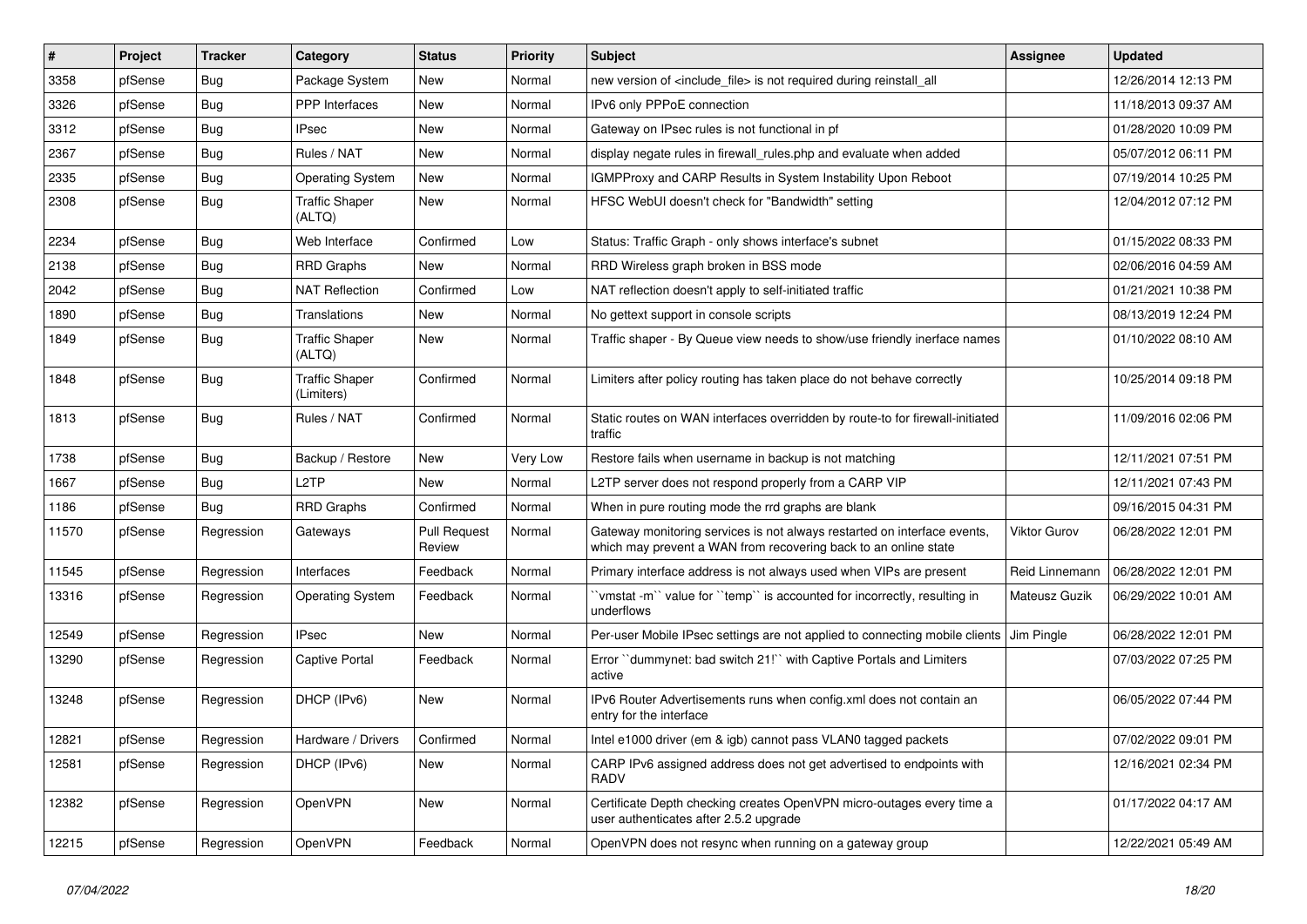| #     | Project | <b>Tracker</b> | Category                        | <b>Status</b>                 | <b>Priority</b> | Subject                                                                          | Assignee             | <b>Updated</b>      |
|-------|---------|----------------|---------------------------------|-------------------------------|-----------------|----------------------------------------------------------------------------------|----------------------|---------------------|
| 12183 | pfSense | Regression     | Interfaces                      | New                           | Low             | Changing MAC address for PPP parent interface stopped working                    |                      | 04/20/2022 04:16 PM |
| 5922  | pfSense | Feature        | <b>SNMP</b>                     | New                           | Normal          | SNMP - enable SNMP v3 functionality                                              | <b>Viktor Gurov</b>  | 03/02/2022 02:40 PM |
| 2386  | pfSense | Feature        | Interfaces                      | <b>Pull Request</b><br>Review | Normal          | Bridge member that is not an assigned interface                                  | Viktor Gurov         | 12/02/2020 06:01 AM |
| 8794  | pfSense | Feature        | <b>NTPD</b>                     | <b>New</b>                    | Normal          | NTP authentiction                                                                | Tod L                | 08/05/2021 01:20 AM |
| 1831  | pfSense | Feature        | Captive Portal                  | New                           | Normal          | Captive portal IPv6 support                                                      | Reid Linnemann       | 06/28/2022 12:01 PM |
| 7216  | pfSense | Feature        | Web Interface                   | New                           | Normal          | Allow user to choose date display format                                         | <b>Phillip Davis</b> | 02/02/2018 04:20 PM |
| 11498 | pfSense | Feature        | WireGuard                       | New                           | Normal          | WireGuard does not pass multicast traffic to peer                                | Peter Grehan         | 03/19/2021 10:59 AM |
| 9970  | pfSense | Feature        | Captive Portal                  | New                           | Low             | Captive Portal and SAML2 Integration                                             | Mauro Braggio        | 10/12/2020 07:39 AM |
| 2693  | pfSense | Feature        | Console Menu                    | New                           | Normal          | Allow mapping mapping non-physical interfaces via console                        | Mathieu Simon        | 11/27/2012 03:00 PM |
| 13094 | pfSense | Feature        | Packet Capture                  | <b>Pull Request</b><br>Review | Normal          | Allow packet capture filtering in tagged packets                                 | Marcos M             | 04/24/2022 06:06 PM |
| 12495 | pfSense | Feature        | <b>Dynamic DNS</b>              | <b>Pull Request</b><br>Review | Normal          | DynDNS: add deSEC IPv4&v6 simultaneos update                                     | <b>Lukas Wiest</b>   | 11/01/2021 08:53 AM |
| 12494 | pfSense | Feature        | Dynamic DNS                     | <b>Pull Request</b><br>Review | Normal          | DynDNS: make simultaneous update of IP and LegacyIP possible                     | Lukas Wiest          | 11/01/2021 08:52 AM |
| 10904 | pfSense | Feature        | <b>DHCP Relay</b>               | <b>Pull Request</b><br>Review | Normal          | Support vti interfaces in dhcrelay                                               | Luiz Souza           | 10/12/2020 07:35 AM |
| 7212  | pfSense | Feature        | Hardware / Drivers              | New                           | Normal          | Provide Driver for SG-1000 Crypto Accelerator                                    | Luiz Souza           | 08/20/2019 08:46 AM |
| 4796  | pfSense | Feature        | Routing                         | New                           | Normal          | Support Multiple FIBs in pfSense                                                 | Luiz Souza           | 09/22/2017 12:12 AM |
| 4405  | pfSense | Feature        | <b>Traffic Shaper</b><br>(ALTQ) | In Progress                   | Normal          | Traffic shaping doesn't work when applied to a bridge interface                  | Luiz Souza           | 02/09/2021 12:05 PM |
| 6742  | pfSense | Feature        | Authentication                  | New                           | Normal          | OAuth2 authentication for OpenVPN (and for FreeRadius)                           | Jim Thompson         | 10/19/2020 09:19 AM |
| 5616  | pfSense | Feature        | Wireless                        | New                           | Normal          | <b>Incorrect Wireless Channel</b>                                                | Jim Thompson         | 10/09/2016 03:33 PM |
| 4632  | pfSense | Feature        | <b>Operating System</b>         | New                           | Normal          | Support for Multipath TCP (MPTCP)                                                | Jim Thompson         | 03/01/2022 05:39 AM |
| 3377  | pfSense | Feature        | Captive Portal                  | New                           | Normal          | OAuth2 authentication in captive portal                                          | Jim Thompson         | 10/19/2020 09:13 AM |
| 13245 | pfSense | Feature        | Aliases / Tables                | <b>Pull Request</b><br>Review | Normal          | Type column on Alias lists                                                       | Jim Pingle           | 06/28/2022 12:01 PM |
| 13085 | pfSense | Feature        | OpenVPN                         | Pull Request<br>Review        | Normal          | OpenVPN: expose NBDD servers in GUI + fix GUI bugs                               | Jim Pingle           | 04/22/2022 11:09 AM |
| 13054 | pfSense | Feature        | Package System                  | New                           | Normal          | Package plugin hook for web server configuration stanzas                         | Jim Pingle           | 04/12/2022 03:04 PM |
| 12863 | pfSense | Feature        | Authentication                  | New                           | Very Low        | dynamically tune sha512crypt rounds                                              | Jim Pingle           | 03/19/2022 12:53 PM |
| 7248  | pfSense | Feature        | <b>IPsec</b>                    | New                           | Normal          | Web UI for IPSec settings should warn about poor security choices                | Jim Pingle           | 10/31/2019 12:15 PM |
| 6569  | pfSense | Feature        | <b>NTPD</b>                     | New                           | Normal          | Support Rockwell ZODIAC binary protocol (Jupiter receiver) for high<br>precision | Jim Pingle           | 07/18/2016 11:45 AM |
| 1979  | pfSense | Feature        | Aliases / Tables                | New                           | Normal          | Add some default read-only system aliases                                        | Jim Pingle           | 08/21/2019 11:01 AM |